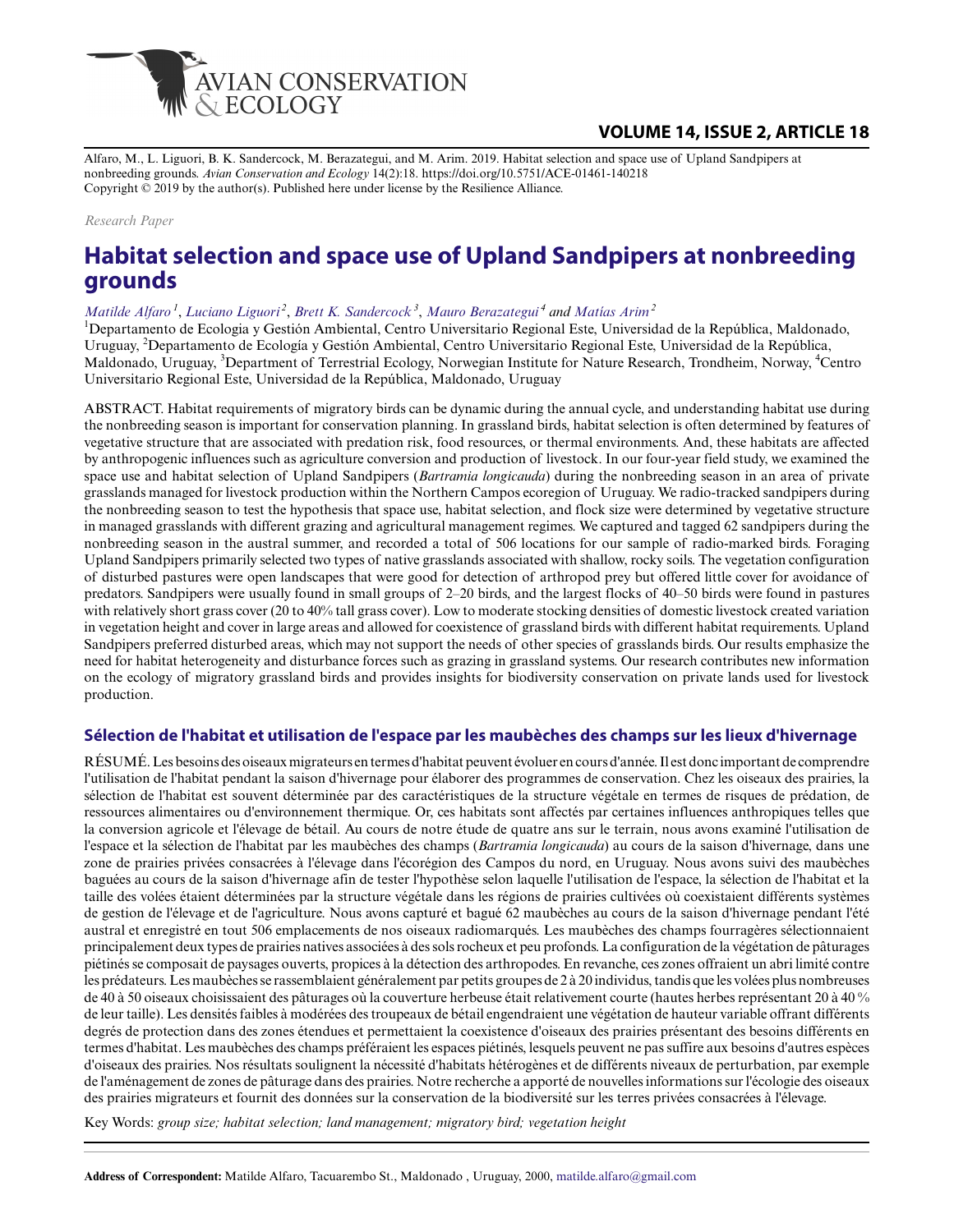Key ecological factors that determine the distribution and abundance of migratory birds include habitat resources such as food availability, vegetative structure, soil quality, and climatic conditions, as well as trophic interactions such as predation risk and competition (Rosenzweig 1981, Masse et al. 2014, Leclerc et al. 2016). Animals use environments with varying degrees of heterogeneity at a range of spatial scales, from the geographic range of a species to the level of an individual's home range (Aebischer et al. 1993, Mysterud and Ims 1998, Jedlikowski et al. 2016). Consequently, a complete understanding of habitat use should consider the evaluation of patterns and processes at multiple ecological and spatial scales (Johnson 1980, Mysterud and Ims 1998, Ribic et al. 2009). Moreover, human activities related to land use, such as livestock grazing, agricultural production and forestry, and urbanization, have produced large changes in many features of landscape structure (Brennan and Kuvlesky 2005, Baldi and Paruelo 2008, Isacch and Cardoni 2011, Azpiroz et al. 2012, Fedy et al. 2018). Land-use and land-cover change likely impact migratory species that use features of the landscape to orient and find specific sites during migration and at breeding and nonbreeding grounds (Huston 1998, Lindström 2007).

Migratory birds use a variety of geographic areas during their annual cycle, selecting stopover sites and stationary areas for foraging or reproduction, depending on local food resources and environmental conditions that meet an individual's energetic demands (Huston 1998, Lindström 2007). During patch selection, birds engage in flocking and other social behaviors that balance the benefits of access to food resources while minimizing the potential cost of predation risk (MacArthur and Pianka 1966, Myers 1980, Lima and Dill 1990, Lima and Bednekoff 1999). The spatial distribution and abundance of individuals within a site may vary spatially and temporally, and depends on seasonal changes in the structure and composition of suitable habitats (Pomeroy 2006, Leyrer et al. 2012, Masse et al. 2014, Jedlikowski et al. 2016). Further, resource availability, competition, and predation can also determine space use at smaller spatial scales such as the home range or microhabitat selection within areas of high use (Rosenzweig 1991, Aebischer et al. 1993, Lima 1993, Millspaugh et al. 2019).

Among social animals, changes in degree of sociality and group size are a common response to variation in predation risk (Quenette 1990, Lima and Bednekoff 1999). To achieve high feeding rates, migratory birds may form larger flocks as an antipredator behavior to increase the probability of predator detection and reduce the individual probability of being attacked (Myers 1980, Cresswell 1994, Lima 1995, Barbosa 1997, Whitfield 2003, Pomeroy 2006). The "many-eyes hypothesis" argues that as group size increases in socially foraging animals, there are progressively more individuals scanning the environment for predators (Lima 1995, Olson et al. 2015). Therefore, as group size increases, individual foragers can allocate more time to feeding (Lima and Dill 1990, Lima 1995). Predation risk can also vary over shorter time periods over the course of a day, and the "predation risk allocation hypothesis" predicts that optimal antipredator behavior in a given situation is driven by time and location (Myers 1980, Lima and Bednekoff 1999). Thus, if

predation risk varies with time of day or with concealment due to vegetative cover or other habitat characteristics, individual animals may opt to be solitary or join a group, and use open areas or rely on protection from concealment in more complex habitats (Lima 1990, Lima and Bednekoff 1999, Kullberg and Lafrenz 2007).

We examined habitat selection and space use of Upland Sandpipers (*Bartramia longicauda*) during the nonbreeding season in temperate grasslands of northcentral Uruguay. Upland Sandpipers are a long distance migratory bird, and previous efforts have collated natural history and specimen records to map their broad-scale distribution at the nonbreeding grounds in South America (White 1988, Blanco and López-Lanús 2008, Vickery et al. 2010). Focal studies of individual birds during the nonbreeding and breeding seasons have started to provide insights into movements and space use at a local scale. The foraging behavior of Upland Sandpipers consists of an active search of the ground with visual prey detection and a run-and-peck behavior similar to plovers (Charadriidae; Houston et al. 2011). The diet of sandpipers during the nonbreeding season in Uruguay includes grasshoppers, ground beetles, and other small arthropods (Alfaro et al. 2015). During the breeding season, Upland Sandpipers prefer to forage in disturbed areas with short vegetation height where they feed on grasshoppers and other surface-dwelling arthropods (Dechant et al. 1999, Fritcher et al. 2004, Powell 2006, Ahlering and Merkord 2016). Foraging in grazed sites and burned areas with little cover probably allows sandpipers easier movement, more efficient prey detection, and access to higher densities of arthropod prey (Sandercock et al. 2015). On the other hand, Upland Sandpipers require habitats with greater vegetative structure for nesting, which offers concealment to incubating birds but may increase their vulnerability to ground-based predators (Metcalfe 1984, Colwell and Dodd 1995, Sandercock et al. 2015). Surveys of grassland bird communities at nonbreeding sites in South America found that Upland Sandpipers were associated with intermediate values of vegetation patchiness in grasslands managed with grazing (Azpiroz et al. 2012, Azpiroz and Blake 2016). However, individual variation in habitat use and selection of sandpipers at nonbreeding grounds remains poorly understood.

The Northern Campos of Uruguay is a complex ecoregion with habitats that are a mosaic of different vegetation height and density that are determined by soil quality and depth, livestock grazing, and agricultural activities (Lezama et al. 2006, 2011, Baeza et al. 2010, 2011). Understanding habitat requirements of migratory birds at the nonbreeding grounds is important because south temperate grasslands are currently exposed to many anthropogenic changes in land cover and land use (Vickery et al. 1999, Isacch and Cardoni 2011, Azpiroz and Blake 2016, Aldabe et al. 2019). Threats to native grasslands in South America include conversion to agriculture, afforestation, and intensification of livestock grazing (Ramankutty and Foley 1999, Tilman et al. 2001, Baldi and Paruelo 2008). Ecological conditions in anthropogenic landscapes can change faster than grasslands grazed by native herbivores, resulting in differences in the abundance and persistence of local plant and animal populations in modified grasslands (Fahrig and Merriam 1994, Galetto et al. 2007, Baldi and Paruelo 2008).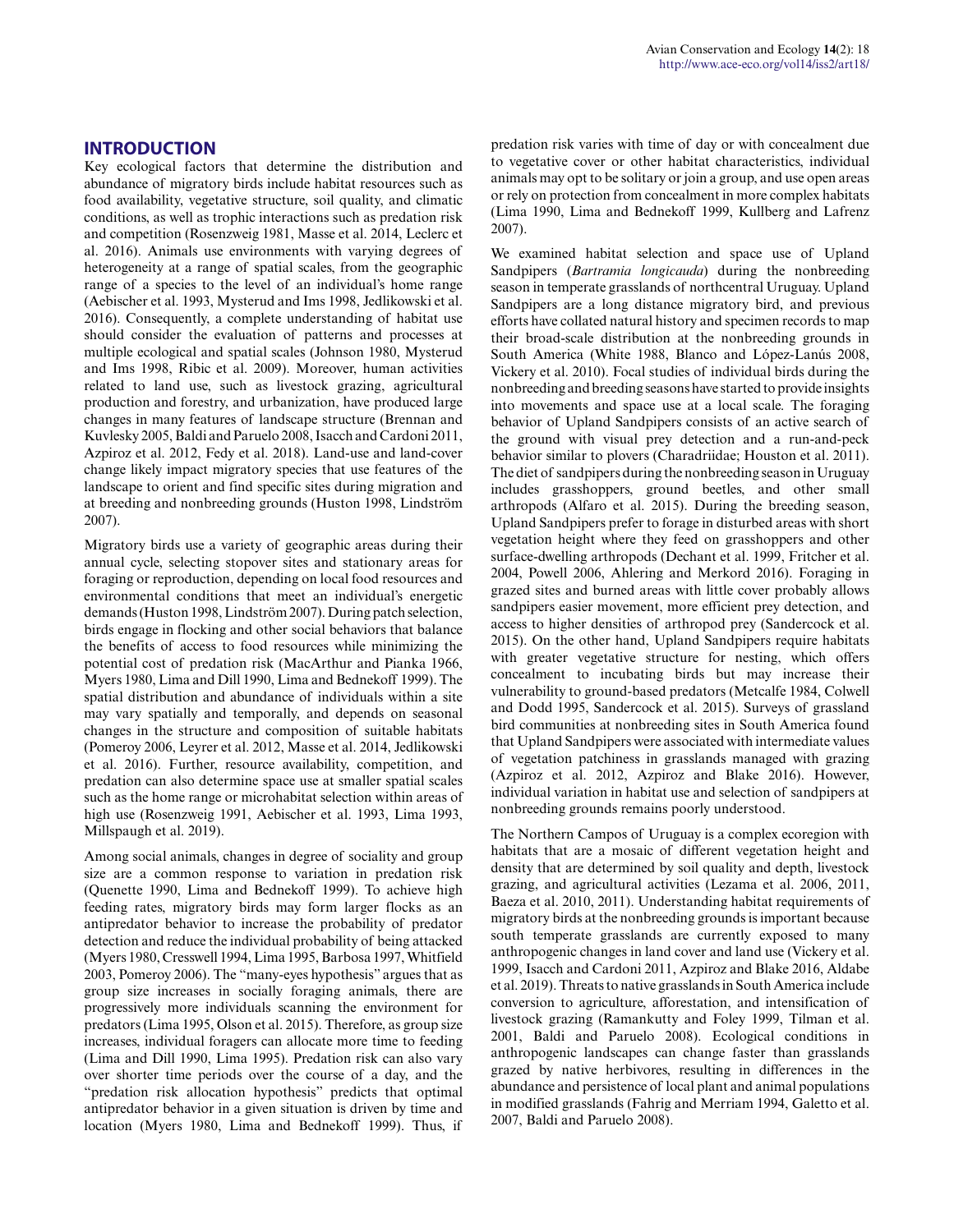**Fig. 1**. Map of the study area in the Northern Campos, showing four ranches where Upland Sandpipers (*Bartramia longicauda*) were captured and monitored during four austral spring and summer seasons, 2008–2012. Grey polygons show the minimum convex polygon (geo-referred) including all sandpiper locations at each ranch (west to east, Wilson: 749.8 ha, Valdez: 942.2 ha, Ramos: 513.2 ha, and Sarandí: 1360.6 ha). Coordinates for locations of each ranch are reported in Table A1.1.



In our field project, we examined the habitat selection and space use of Upland Sandpipers on private lands managed for livestock production and considered the possible consequences of human activities on the spatial ecology of sandpipers. We tracked radiomarked birds to investigate how species occurrence and flock size were affected by vegetation height and cover, and how variation in the spatial and temporal distributions of birds was affected by a landscape with different grazing and agricultural activities. We hypothesized that vegetation height and cover would determine habitat selection of individual sandpipers on feeding or roosting locations, and social behavior as solitary birds to increasing flock size. Based on habitat selection and social behavior at breeding sites, we predicted that nonbreeding sandpipers would select grasslands with short vegetative structure to improve prey detection and form flocks while foraging to reduce potential predation risk.

# **METHODS**

## **Study system**

Our study area was located in northcentral Uruguay  $(31.50^{\circ} - 31.44^{\circ}$ S and  $56.51^{\circ} - 56.26^{\circ}$ W), covering a total area of  $\sim$ 1800 km<sup>2</sup> in Salto and Paysandú Departments (Fig. 1). The area is part of the Northern Campos ecoregion of Uruguay, close to the Haedo Ridge and included in the Basaltic region, which is characterized by rolling topography with rocky and shallow soils (Altesor et al. 2005, Lezama et al. 2006, Azpiroz and Blake 2009, Baeza et al. 2010, Azpiroz et al. 2012). Livestock grazing is the main agricultural use throughout this region, including sheep, cattle, and horses, which together with the native pampas deer (*Ozotoceros bezoarticus*), create a mosaic of different grass structure. The vegetative community is mainly composed of native grasses including *Piptochaetium montevidense*, *Bothriochloa laguroides*, *Richardia humistrata*, *Baccharis coridifolia*, *Panicum hians*, *Portulaca papulosa*, and *Paspalum dilatatum* (Lezama et al. 2006, 2011, Baeza et al. 2010). The region also includes scattered stands of introduced *Eucalyptus* trees that were planted for shade and wood products, native forests along creeks and rivers, and a small but increasing area of agricultural fields used for cultivation of grains and other crops, including rice, barley, sorghum, wheat, sunflower, and soybeans (Baeza et al. 2010, Azpiroz et al. 2012).

Upland Sandpipers use native grasslands and occasionally croplands at both the breeding and nonbreeding grounds (Blanco and López-Lanús 2008, Houston et al. 2011, Azpiroz et al. 2012). In Uruguay, Upland Sandpipers can be found at inland sites throughout the country, but are most frequently observed in the Northern Campos (Blanco and López-Lanús 2008, Azpiroz and Blake 2009, Azpiroz et al. 2012). Upland Sandpipers occasionally occur in mixed species flocks, and other grassland shorebirds regularly observed in our study area during the austral summer included American Golden-Plovers (*Pluvialis dominica*) and Buffbreasted Sandpipers (*Tryngites subruficollis*; Azpiroz and Blake 2009, Azpiroz et al. 2012, Alfaro et al. 2015). Predators of Upland Sandpipers at breeding grounds in North America include a range of mesocarnivores and small raptors (Houston et al. 2011, Sandercock et al. 2015). Comparable species of diurnal predators observed at our study sites in Uruguay included crab-eating fox (*Cerdocyon thou*), pampas fox *Lycalopex gymnocercus*), pantanal cat (*Lynchailurus braccatus*), Swainson's Hawk (*Buteo swainsoni*), White-tailed Hawk (*Geranoaetus albicaudatus*), Savanna Hawk (*Buteogallus meridionalis*), Crested Caracara (*Caracara plancus*), Long-winged Harrier (*Circus buffoni*), Aplomado Falcon (*Falco femoralis*), and Black-chested Buzzard-Eagle (*Geranoaetus melanoleucus*).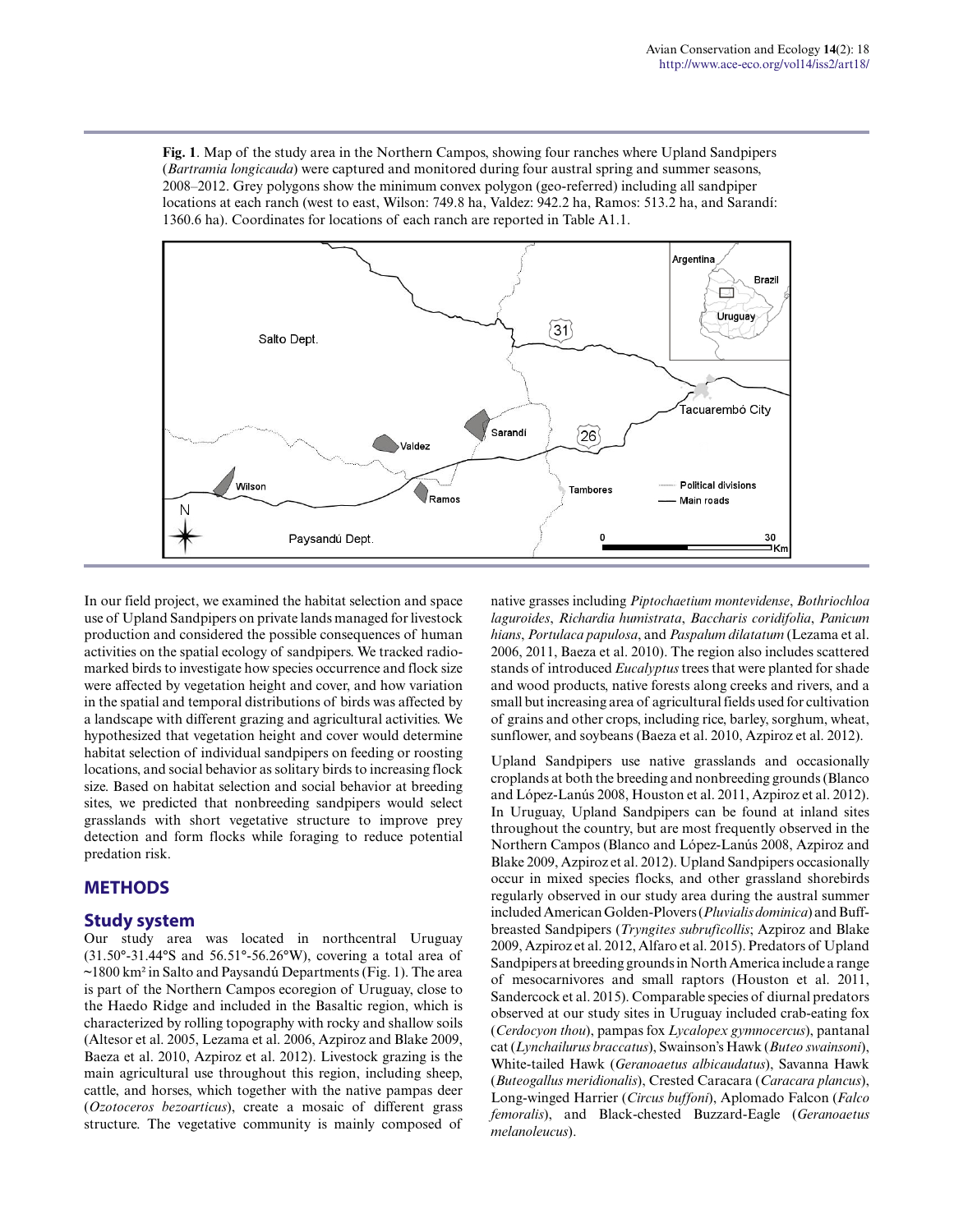### **Macro- and microhabitat analyses**

Our field study was conducted during four austral spring and summer seasons for the 3.5-mo period between mid-November to late-February from 2008 to 2012. We worked at four different ranches where we captured, radio-marked, and monitored sandpipers during the nonbreeding season (west to east): Wilson, Valdez, Ramos, and Sarandí ranches (Fig. 1, Table A1.1). Our study sites were selected depending on the presence of nonbreeding sandpipers, logistics of access from secondary roads, and land-owner permission to work on private lands. All ranches were managed with grazing for livestock production and had similar communities of native grasses.

Birds were captured at roosting sites during the night using highpowered spotlights and a long-handled dip net. We individually marked sandpipers with a numbered metal band and a unique combination of colored leg bands. We also marked all birds with small VHF radio transmitters attached to the back with an elastic leg-loop harness (model PD-2, 3.8 g, Holohil Systems, Carp, ON), a method with effective radio retention and high seasonal survival on Upland Sandpipers (Mong and Sandercock 2007). We used portable radio receivers with a Yagi antenna (R2000, ATS, Isanti, MN) to relocate and approach radio-tagged birds on foot every one to seven days. We determined locations by visual sightings of radio-marked birds and recorded locations in UTM coordinates with a handheld GPS unit (Garmin GPS V, Lenexa, KS).

We analyzed locations of Upland Sandpipers at nonbreeding sites within the Northern Campos ecoregion with the goals of analyzing macrohabitat selection in relation to habitat availability, and also microhabitat use based on locations of marked birds. For our analysis of macrohabitat selection, background habitat availability was determined using a vegetation map of the Basaltic region including our study area (Baeza et al. 2011). The habitat map was based on a previous characterization of vegetative communities (Lezama et al. 2006, 2011), and a recent vegetation map (Baeza et al. 2010). Native grasslands composed 91% of the 28,000 km² area of the Northern Campos ecoregion and were categorized into two main vegetation communities: B1 (36%) and B2 grasslands (56%; Baeza et al. 2011). The B1 plant community included open grasslands with short vegetation cover on shallow soils: meso-xerophytic grasslands and the lithophytic steppes over rocky outcrops. The meso-xerophytic grasslands have a low herbaceous layer (5–10 cm) of grasses and forbs, and a height stratum (~30 cm) dominated by erect grasses and the shrub *Baccharis coridifolia.* The lithophytic steppes are mainly one low stratum (5–10 cm) dominated by a spike moss, *Selaginella sellowii* (Baeza et al. 2010). In contrast, the B2 plant community included dense meso-hydrophytic grasslands with high vegetation cover on deep soils. The meso-hydrophytic grasslands have one low stratum of prostrate grasses (< 5 cm) and a taller canopy of erect grasses (≥ 30 cm; Baeza et al. 2010; M. Alfaro, *personal observation*). Other habitats in the ecoregion included agricultural crops (5%), native forest (2%), planted forest (1%), and open water (0.1%; Baeza et al. 2011).

To analyze habitat selection by Upland Sandpipers in the Northern Campos, we plotted locations of radio-tagged birds on the vegetation map for the Basaltic region. We investigated macrohabitat selection based on locations of marked birds observed in different vegetation units in relation to the proportional availability of habitat strata at two spatial scales: (i) ranches, with each study site limited by the set of locations for all radio-marked birds at a given site, and (ii) home range, within the minimum convex polygon calculated for the locations of each individual radio-tagged bird. The proportion of habitats used and available were determined using tools of Program QGIS (ver. 3.4.4 Madeira, Open Source Geographical Information System, Quantum GIS Development Team 2015). To investigate microhabitat use and sociality at each location, we recorded group size as the number of birds seen with the radio-marked bird, along with the vegetation height and the percentage of vegetation cover of shorter and higher vegetation stratum. An adult Upland Sandpiper standing upright is ~30 cm tall (M. Alfaro, *personal observation*), so we considered grasses higher than 30 cm as suitable protective cover. Based on this rule of thumb, we categorized vegetation height at each bird location into two strata for grasses  $\leq 30$  cm or  $> 30$  cm. For each strata, we measured maximum vegetation height of the shorter and higher strata to the nearest centimeter. The percent cover of each strata was determined using a visual estimate within a radius of 20 m from the location of the GPS point where the bird or flock were seen.

### **Statistical analyses**

We grouped vegetation communities into five discrete categories after Baeza et al. (2011): B1 (meso-xerophytic grasslands and lithophytic steppes with low vegetation cover), B2 (mesohydrophytic grasslands with dense vegetation cover), AG (agricultural lands), F (forested patches of exotic trees for cattle refuge), and O (others, native forest). We estimated the area occupied by the different land covers within a minimum convex polygon (MCP) enclosing all radio-marked birds at each ranch, and separately for all locations from each individual bird. The relative level of selection for each vegetation community was evaluated contrasting the observed use vs. availability at each location for a sighting of a radio-marked bird with a *G-*test (Sokal and Rohlf 1995). Specifically, the *G*-test compared the observed numbers of individuals using each habitat with the expected counts if individuals are distributed among land cover types in proportion to their availability (Sokal and Rohlf 1995). Results are expressed as the log10 ratio of the used and available proportions of land cover use (Aebischer et al. 1993). The logratio is expected to be zero if birds use each habitat in the same proportion that it is available, a positive if habitat use is greater than availability, and negative if a habitat is avoided. We estimated individual home ranges based on MCP from birds with 15 or more visual resightings to ensure accurate home range size estimates (Seaman et al. 1999, Singer et al. 2015). Estimates of home range area based on MCP may include outliers due to forays and are often biased high compared to estimates from kernel methods, but kernel methods require more locations per individual than we were able to obtain in this study (Seaman et al. 1999, Singer et al. 2015). Program QGIS was used for all calculations, and estimates of MCP are presented as the mean standard deviation.

For our analysis of microhabitat use at the location of each sighting, we compared the frequency of occurrence of birds and flock size with the percentage cover of tall grass > 30 cm in height. We tested our short grass-flocking behavior prediction using generalized linear models (GLM) linked to Poisson distribution because our response variable was count data (Zuur et al. 2009). Group size was treated as the response variable, and linear,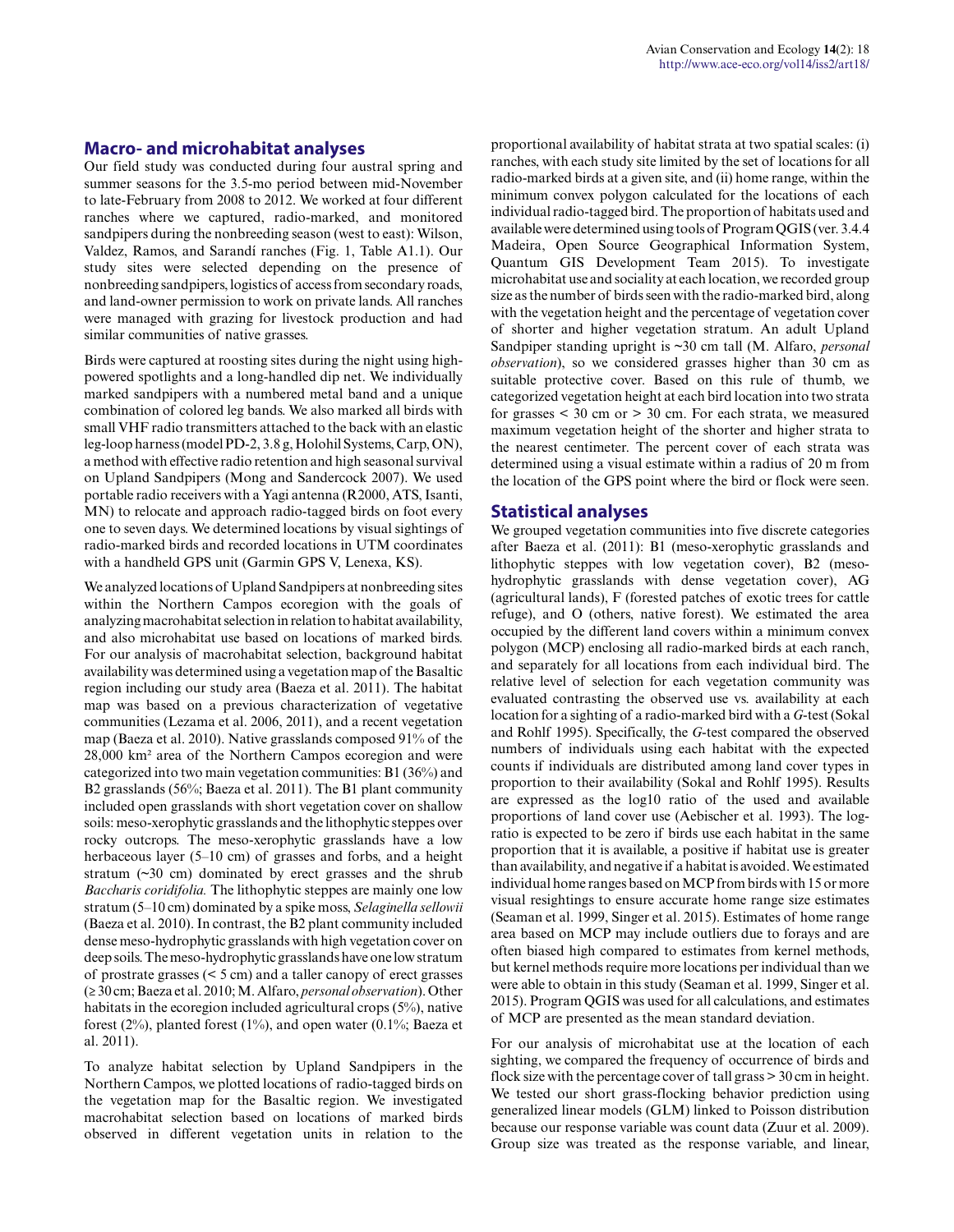quadratic, or cubic effects of mean weighted vegetation height were the explanatory variables. The addition of quadratic and cubic terms allowed us to test curvilinear relationships (symmetric or not) expected when the response variable is count data (Zuur et al. 2009). Candidate models were selected based on minimum values of Akaike's Information criterion (AIC; Zuur et al. 2009). To better describe our results of group size distribution we also fit quantile regressions, a regression similar to a typical regression to the mean but inferring the trend in a specific percentile (Cade and Noon 2003). Quantile regressions can be used when the effects of the predictor variables such as vegetation height are not well represented by changes in the response variable such as group size because there were other unmeasured factors such as inter- or intraspecific interactions that were potentially limiting (Cade and Noon 2003, Cade et al. 2005). We explored quantile regressions between 95th to 99th percentiles because we were interested in the functional relationship for the highest values in the observed distribution for group size of sandpipers. To test for possible effects of sites and years on flock size, we used boxplots, explored differences in variance with ANOVA (including the interaction between sites and years), and compared groups using Tukey multiple comparisons of means. All models and statistical analysis were performed using base functions, or functions of the vegan and quantreg packages in an R environment (version 1.1.46, R Core Team 2019). We considered results to be statistically significant at  $P < 0.05$ , or  $P < 0.01$  in cases where we conducted five or more univariate tests (i.e.,  $/n = 0.05/5 = 0.01$ ).

#### **RESULTS**

During the four austral seasons of spring-summer in 2008–2012, we radio-marked a total of 62 Upland Sandpipers at four capture sites in the Northern Campos of Uruguay. Of these 62 individuals, 15 birds were captured in the 2008–2009 season, 20 in 2009–2010, 9 in 2010–2011, and 18 in 2011–2012 (Table A1.2). We recorded a total of 506 sightings of the radio-tagged birds feeding or resting in the study area, including 105, 190, 79 and 132 sightings in our four different field seasons. Number of sightings per individual sandpiper varied between 1 to 18 records and each individual was monitored from capture day to end of February each season (data on capture date is in Table A1.2). Marked individuals were monitored for the duration of the nonbreeding season except in two cases in which the VHF radio failed (individual 30257), or the harness failed and the bird dropped the radio (individual 30243). The period of time each bird was monitored varied between 35 to 100 days (mean =  $55.1 \pm 16.8$ ,  $N = 62$ ).

#### **Habitat selection at two spatial scales**

We estimated the proportion of each vegetation community available at two spatial scales: at four different ranches and within individual home ranges (Tables A1.3 and A1.4). At the spatial scale of ranches, habitat selection by Upland Sandpipers indicated that they used B1 grasslands more often than expected by the proportional availability, with less use of the B2 (grasslands), AG (agricultural lands), and F (forested sites) strata than expected, and no use of other (O) vegetation unit (Fig. 2). Habitat use was significantly different from availability at two ranches (Sarandí:  $G = 16$ , df = 4, P < 0.01; Wilson:  $G = 19$ , df = 4,  $P \leq 0.01$ ), whereas habitat use by sandpipers was not significantly different from the proportional availability of vegetative strata at the remaining two sites (Valdez:  $G = 4$ , df = 4, P = 0.4; Ramos:  $G = 6$ , df = 4, P = 0.2).

**Fig. 2**. Log-ratios (used/available) of vegetation cover types at four ranches in the Northern Campos, Uruguay. Positive values indicate preferred use; negative values indicate avoidance. The five different vegetation communities included: B1: mesoxerophytic grasslands and the lithophytic steppes, B2: mesohydrophytic grasslands, AG: agricultural lands with cultivated crops, F: forested sites, and O: other habitats. Results of the *G*test comparing vegetation used and available are reported in each panel.  $N = 506$  observations.



Of 62 radio-marked sandpipers, we were able to estimate home range size for nine individuals with 15 or more sightings: one bird at Sarandí, six at Valdez, and two at Ramos (Table A1.4). The area of the minimum convex polygons (MCP) for individual Upland Sandpipers were relatively small during the nonbreeding season in Uruguay, and ranged in area between 38.6 ha to 149.8 ha (mean =  $90.7 \pm 39.6$ ,  $N = 9$ ). When comparing habitat availability in ranches versus used inside the nine individual's MCP, six individuals used more B1 grasslands than expected by availability (Table 1). Two individuals at Valdez ranch and one at Ramos showed no significant differences between use and proportional availability of habitat, but tended to use more B2 grasslands (Table 1).

### **Spatial usage at individual sightings**

We recorded measurements of vegetation height at the locations of foraging sites used by radio-marked Upland Sandpipers during 88 different days across our four field seasons. The shortest vegetation heights ranged between 3 to 30 cm (mean =  $9.92 \pm 6.6$ ,  $N = 349$ ) whereas sites with the greatest structure varied between 35 to 150 cm (mean = 62.46 ± 22.03, *N* = 319; Fig. 3A). The percentage of tall grass cover used by sandpipers at patches in a 20 m radius varied as follows: 2% of individuals used patches with less than 10% of high strata, 94% between 10 to 50%, and 4% between 60 to 100%. Our results indicate that most birds used foraging patches with relatively short vegetation cover. At Ramos ranch, we occasionally observed sandpipers roosting in the shade of a stand of eucalyptus trees. Use of shade was recorded twice during midday when ambient temperatures were around 40°C. At Valdez ranch, some birds were observed using artificial grasslands (sorghum and ray-grass). In our detections of radio-marked birds, we recorded that birds were alone in 27% of the cases, 62% were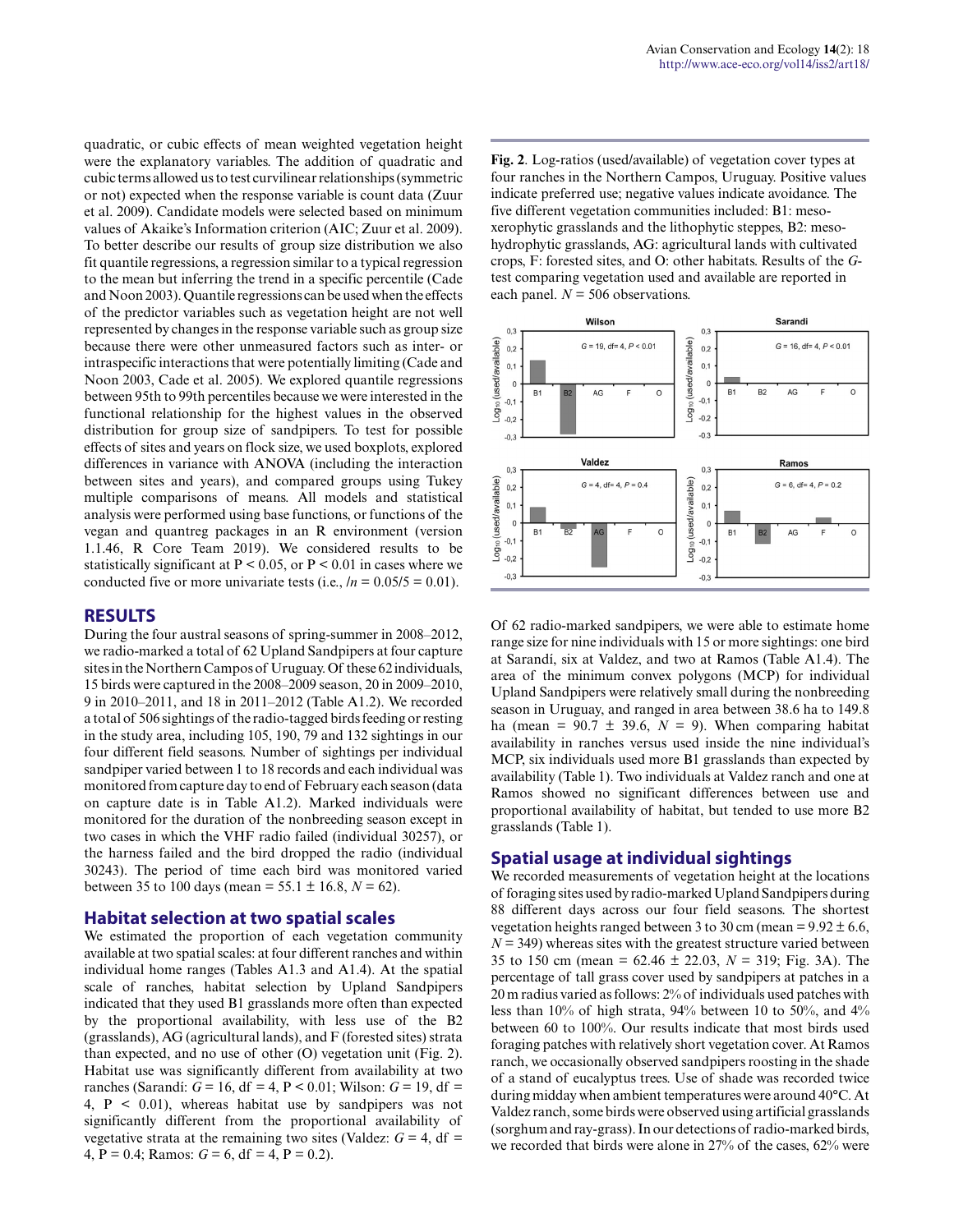**Table 1**. Results of the *G*-test of goodness of fit comparing habitat use vs. proportional availability of vegetative strata for nine Upland Sandpipers (*Bartramia longicauda*) at three ranches (Sarandí, Valdez, and Ramos, Table A1.3) in the Northern Campos of Uruguay (significant level P < 0.05). Home ranges of sandpipers were calculated with minimum convex polygons (MCP). The second to fourth columns show proportions of B1 (meso-xerophytic grasslands and the lithophytic steppes), B2 (meso-hydrophytic grasslands), and AG (agricultural lands) vegetation communities used at the scale of an individual home range. Two additional habitat strata, F (forested sites) and O (other habitats), did not occur within individual home ranges and were not included in the *G*-test.

|                      | Percent use of habitat<br>strata $(\%)$ |                |          | Test of habitat selection |                |          |  |
|----------------------|-----------------------------------------|----------------|----------|---------------------------|----------------|----------|--|
| Ranch-<br>individual | B1                                      | B <sub>2</sub> | AG       | G                         | df             | $P \leq$ |  |
| Sarandí-30244        | 100                                     | $\Omega$       | $\theta$ | 16.8                      | $\overline{c}$ | 0.01     |  |
| Valdez-30249         | 26.7                                    | 73.3           | $\Omega$ | 0.89                      | 2              | 0.64     |  |
| Valdez-30267         | 38.9                                    | 61 1           | $\Omega$ | 35.4                      | $\overline{c}$ | 0.01     |  |
| Valdez-30268         | 37.5                                    | 62.5           | $\Omega$ | 6.3                       | 2              | 0.04     |  |
| Valdez-30269         | 46.7                                    | 53.3           | $\Omega$ | 12.7                      | $\overline{c}$ | 0.01     |  |
| Valdez-30271         | 37.5                                    | 62.5           | $\Omega$ | 10.4                      | $\overline{c}$ | 0.01     |  |
| Valdez-30285         | 44.5                                    | 55.5           | $\theta$ | 27.1                      | $\overline{c}$ | 0.01     |  |
| Ramos-52212          | 100                                     | $\Omega$       | $\theta$ | 29.7                      | $\mathfrak{D}$ | 0.01     |  |
| Ramos-52213          | 46.7                                    | 53.3           | $\theta$ | 1.5                       | 2              | 0.47     |  |

**Fig. 3**. (A) Frequency distribution of the tallest vegetation height (cm) at short ( $N = 349$ ) and tall ( $N = 319$ ) strata in patches used by Upland Sandpipers (*Bartramia longicauda*) during the nonbreeding season in managed grasslands of the Northern Campos of Uruguay. (B) Frequency distribution for group size of flocks of Upland Sandpipers at nonbreeding grounds in the Northern Campos, Uruguay (*N* = 477 records).



in small groups of 2 to 20 birds, and only 8% of records were of larger flocks of  $> 20$  sandpipers ( $N = 477$ , Fig. 3B).

Our results suggest that birds frequently used patches of grasslands with a short grass sward (Fig. 3A). Using generalized linear models, we found no significant relationship between average group size and percentage of tall grass cover. However, most of the individuals were observed in small groups, and group size distribution was constrained to patches with low levels of tall grass cover. To describe this tendency, quantile regressions based on the 95th percentile (0.95 to 0.99 percentiles showed the same pattern) showed a single top model based on AIC model selection (Model D in Table 2). A third order quantile polynomic regression indicated that group size followed a significant and humped association with tall grass cover (Fig. 4), where larger group sizes were only observed at sites with low vegetation height. Lower order polynomic models were nonsignificant; they probably failed to capture the long tail observed in the distribution with occurrences of < 5 individuals at > 60% tall grass cover (Table 2).

**Fig. 4**. Quantile regression (0.95 quantile, black line) describing the relationship between the group size of Upland Sandpipers, *Bartramia longicauda*, (G. size) versus the percentage of tall grass cover (Tveg) in the Northern Campos of Uruguay for the third order polynomial model  $log(y) = b_0 + b_1x + b_2x^2 + b_3x^3$ . P values of each parameter are reported in Table 2.  $N = 237$ observations.

Log(G. Size<sub>os</sub>) = 1.26 + 14.39(Tveg.) - 32.25(Tveg.)<sup>2</sup> + 18.49(Tveg.)<sup>3</sup>



Flock size of nonbreeding sandpipers showed significant differences among the four ranches (Wilson, Sarandí, Valdez, Ramos) and our four field seasons (2008–2009 to 2011–2012; Table 3, Fig. 5). Paired comparisons of means showed significant differences between Sarandí and Valdez versus Ramos, and significant differences between first and second versus the third and fourth seasons (Table 4).

#### **DISCUSSION**

Our four-year telemetry study is the first investigation of the space use and habitat requirements of individual Upland Sandpipers during the nonbreeding season in South America, and our work resulted in four major findings. First, the Northern Campos ecoregion of Uruguay was an important area for Upland Sandpipers during the nonbreeding stage of their annual cycle. Second, radio-marked birds maintained relatively small home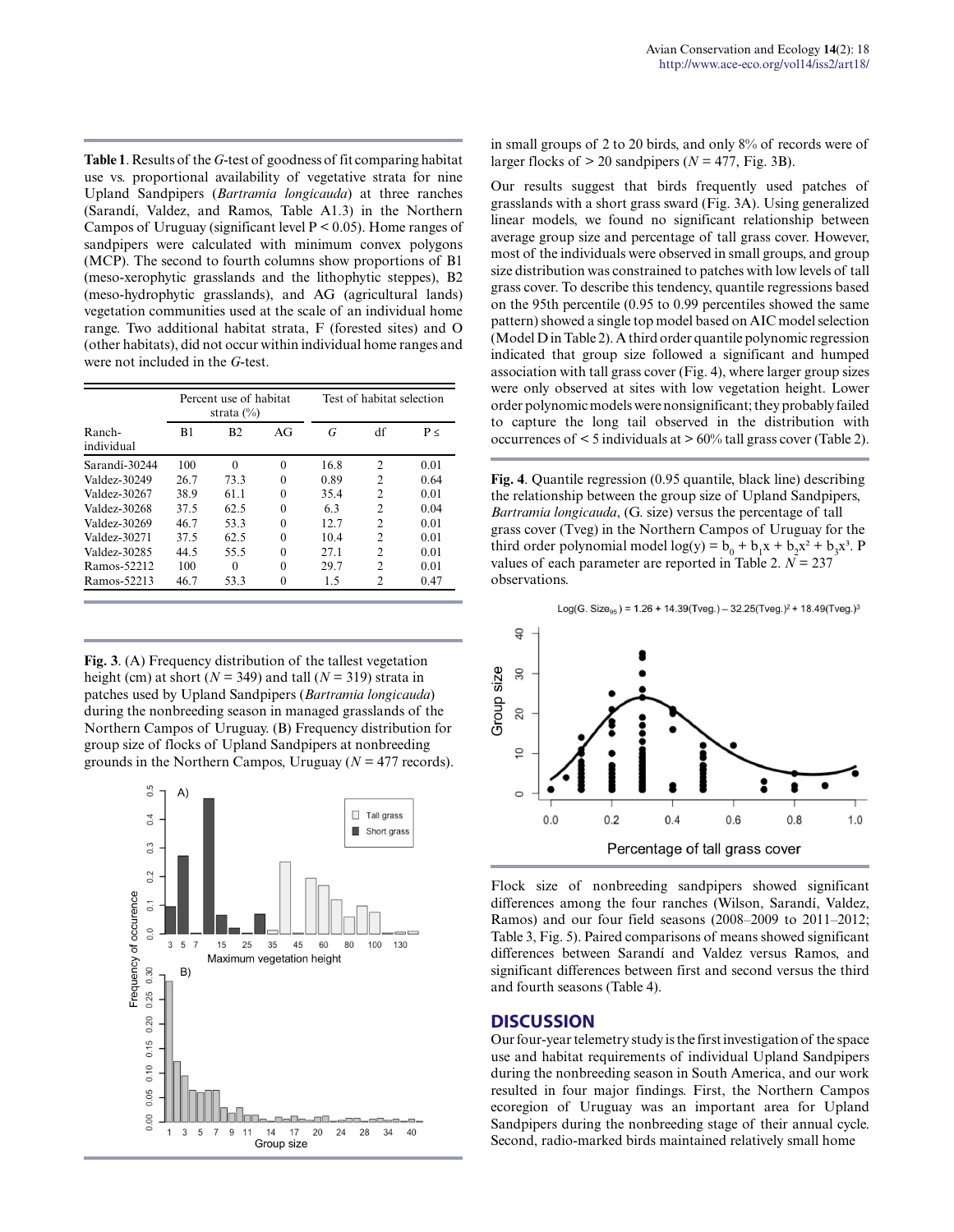| Table 2. Results of the model selection for models examining the relationship between the group size of Upland Sandpiper, Bartramia            |
|------------------------------------------------------------------------------------------------------------------------------------------------|
| <i>longicauda</i> , $(y)$ and percentage of tall grass cover $(x)$ in the Northern Campos ecoregion of Uruguay. Models were run using quantile |
| regressions up to 95th percentile.                                                                                                             |

| Model     |                      |                          |                |                | df  | AIC    | $\triangle AIC$ | w     |
|-----------|----------------------|--------------------------|----------------|----------------|-----|--------|-----------------|-------|
| Cubic     | ***<br>1.26<br>(0.4) | ***<br>(3.9)<br>14.39    | 32.25<br>(9.9) | 18.49<br>(6.6) | 233 | 811.20 |                 | 0.999 |
| Quadratic | ***<br>2.34<br>(0.3) | 3.43(1.7)                | $-4.16(1.7)$   |                | 234 | 830.65 | 19.45           | 0.001 |
| Linear    | $2.78***$<br>(0.3)   | 0.52(1.2)                |                |                | 235 | 846.76 | 35.56           | 0.001 |
| Null      | $2.94***$<br>(0.1)   | $\overline{\phantom{0}}$ |                |                | 236 | 845.55 | 34.35           | 0.001 |

Alternative models included: Null) log(y) =  $b_0$ , Linear) log(y) =  $b_0 + b_1x$ , Quadratic) log(y) =  $b_0 + b_1x + b_2x^2$ , and Cubic) log(y) =  $b_0 + b_1x + b_2x^2$  $+$  b<sub>3</sub>x<sup>3</sup>. Slope coefficients (b<sub>0</sub> to b<sub>3</sub>) with standar error in parenthesis and significant values, \*\*\* = P < 0.001, \*\* = P < 0.01, \* = P < 0.05; df, degrees of freedom; AIC, Akaike's information criterion; ΔAIC = AIC - min(AIC); *w<sup>i</sup>* = rounded Akaike weights. *N* = 237 observations.

**Table 3**. Results of ANOVA analyses comparing Upland Sandpiper (*Bartramia longicauda*) group size (Log10(group size)) between ranches (Wilson, Sarandí, Valdez, Ramos), seasons (2008–2009, 2009–2010, 2010–2011, 2011–2012) and interaction between them in the Northern Campos of Uruguay. Df = degree of freedom, Sum sq. = square sum, Mean sq. = square mean, F value = Fisher-test value. Total number of observations  $(N = 477)$ included four ranches: Wilson  $(N = 32)$ , Sarandí  $(N = 38)$ , Valdez  $(N = 222)$ , Ramos ( $N = 185$ ), and four seasons: 2008–2009 ( $N =$ 91), 2009–2010 (*N* = 171), 2010–2011 (*N* = 70), and 2011–2012  $(N = 145)$ .

| Test                         | df | Sum   | Mean  | ь    | P<   |
|------------------------------|----|-------|-------|------|------|
|                              |    | sq.   | sq.   |      |      |
| Group size vs. Site          |    | 171   | 5.69  | 5.66 | 0.01 |
| Group size vs. Season        |    | 48.10 | 16.04 | 1597 | 0.01 |
| Group size vs. Site * Season |    | 33    | 1 67  | 1 66 | 0.19 |

ranges that averaged 90.7 ha in area. Third, birds showed preferential use of meso-xerophytic (B1) and meso-hydrophytic (B2) grassland habitats. Last, the social organization of nonbreeding birds was usually small flocks of 2–20 birds, but occasionally formed larger flocks of up to 40–50 birds in habitats of short vegetative height.

The ecological drivers of space use and sociality of Upland Sandpipers during the nonbreeding season included predation risk, food resources, climatic conditions, and the possible interactions among these factors. Animals are able to detect and respond to spatial and temporal variation in the risk of predation, which determines their antipredator decisions like flocking or using vegetation cover for protection, as predicted by the predation risk allocation hypothesis (Lima and Bednekoff 1999). We found a large difference in space use between Upland Sandpipers at nonbreeding and breeding sites. Our estimates of home range size based on minimum convex polygons for nonbreeding birds in Uruguay (90.7 ha, this study) were an order of magnitude smaller than our previous estimates of home range size based on kernel methods for Upland Sandpipers tracked during the breeding season in Kansas (~8.4 km²; Sandercock et al. 2015). Sandpipers were tagged and tracked with the same methods, but our comparison is conservative because estimates of home range size based on MCP and kernel methods tend to be biased high and low, respectively. Space requirements may be **Fig. 5**. (A) Boxplots showing variation in flock size of Upland Sandpipers (*Bartramia longicauda*) among four austral spring summer seasons (2008–2012) and (B) among four ranches in the Northern Campos of Uruguay. Solid black lines are the median (50%), boxes are the interquartile range (25–75%), and whiskers are the 95% range (2.5 to 97.5%).



greater during the breeding season because Upland Sandpipers require multiple habitat types at this stage of the annual cycle: disturbed habitats with short vegetation for feeding versus undisturbed sites with tall vegetation for concealment of ground nests and incubating birds (Bowen and Kruse 1993, Klemek 2008, Garvey et al. 2013, Sandercock et al. 2015). Alternatively, a difference in home range area may indicate that space requirements are reduced at nonbreeding sites, possible because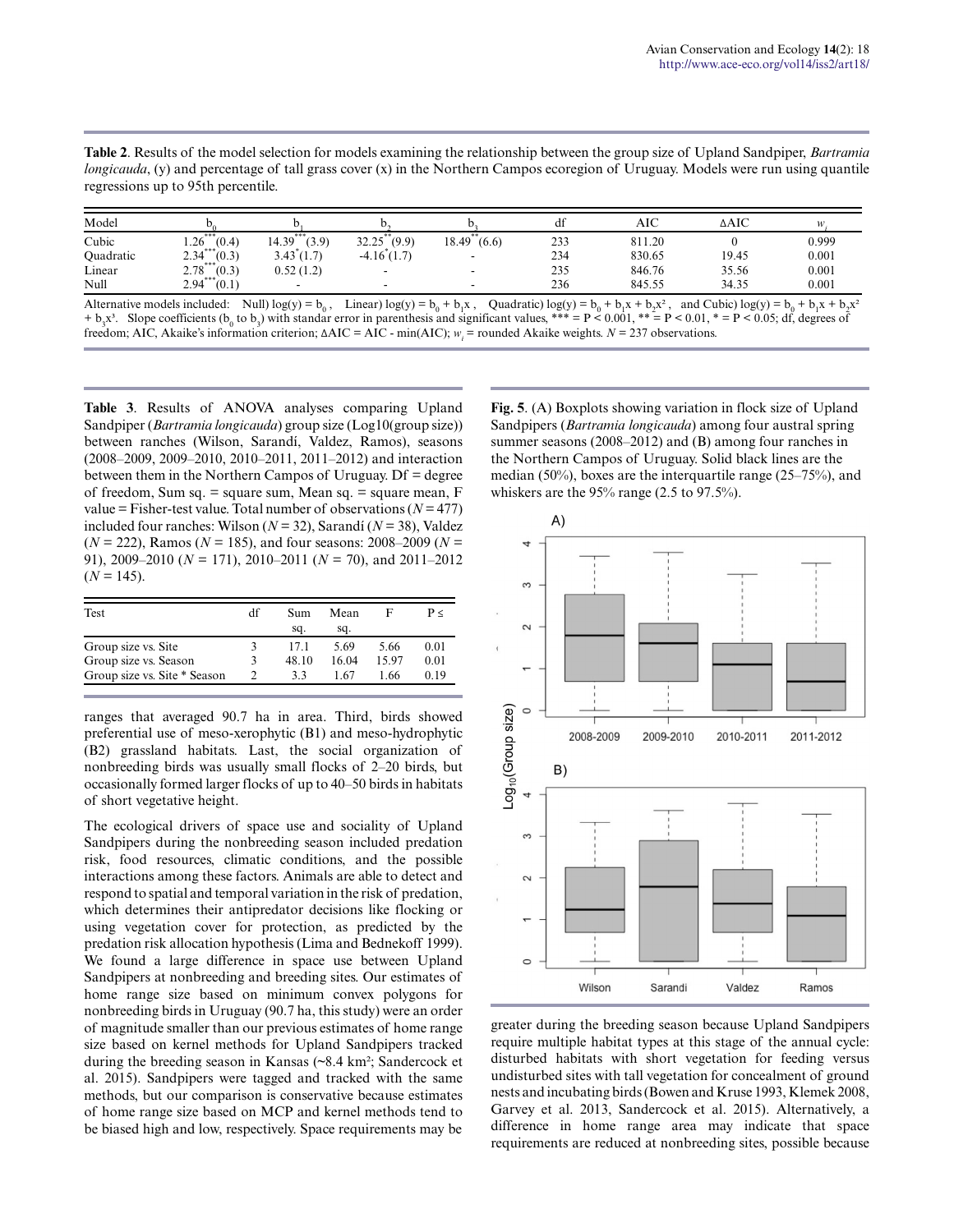|                      |        |        |       |                 |         | 99% Confidence<br>interval |                |          |
|----------------------|--------|--------|-------|-----------------|---------|----------------------------|----------------|----------|
| Pairs $(x, y)$       | Mean x | Mean y | SDx   | SD <sub>V</sub> | Diff.   | Lower<br>Bound             | Upper<br>Bound | $P \leq$ |
| Wilson, Sarandí      | 6.4    | 10.5   | 7.34  | 11.58           | 0.33    | $-0.29$                    | 0.94           | 0.53     |
| Wilson, Valdez       | 6.4    | 7.3    | 7.34  | 8.62            | 0.51    | 0.02                       | 1.00           | 0.04     |
| Wilson, Ramos        | 6.4    | 4.4    | 7.34  | 4.88            | 0.30    | $-0.19$                    | 0.80           | 0.40     |
| Sarandí, Valdez      | 10.5   | 7.3    | 11.58 | 8.62            | 0.19    | $-0.27$                    | 0.64           | 0.71     |
| Sarandí, Ramos       | 10.5   | 4.4    | 11.58 | 4.88            | $-0.02$ | $-0.48$                    | 0.43           | 0.99     |
| Valdez, Ramos        | 7.3    | 4.4    | 8.62  | 4.88            | $-0.21$ | $-0.47$                    | 0.04           | 0.15     |
| 2008-2009, 2009-2010 | 10.1   | 7.4    | 10.47 | 8.36            | $-0.21$ | $-0.54$                    | 0.12           | 0.37     |
| 2008-2009, 2010-2011 | 10.1   | 3.8    | 10.47 | 3.96            | $-0.71$ | $-1.12$                    | $-0.29$        | 0.01     |
| 2008-2009, 2011-2012 | 10.1   | 4.0    | 10.47 | 4.92            | $-0.78$ | $-1.13$                    | $-0.43$        | 0.01     |
| 2009-2010. 2010-2011 | 7.4    | 3.8    | 8.36  | 3.96            | $-0.49$ | $-0.86$                    | $-0.13$        | 0.01     |
| 2009-2010, 2011-2012 | 7.4    | 4.0    | 8.36  | 4.92            | $-0.57$ | $-0.86$                    | $-0.28$        | 0.01     |
| 2010-2011, 2011-2012 | 3.8    | 4.0    | 3.96  | 4.92            | $-0.07$ | $-0.45$                    | 0.30           | 0.95     |

**Table 4**. Results of Tukey multiple paired comparisons of mean group size of Upland Sandpipers (*Bartramia longicauda*) between pairs of sites (Wilson, Sarandí, Valdez, Ramos) and seasons (2008–2009, 2009–2010, 2010– 2011, 2011–2012) in the Northern Campos of Uruguay. Diff. = difference

arthropod food or habitat resources were more abundant. Our diet studies of Upland Sandpipers at the nonbreeding grounds indicate that birds feed mainly on aboveground adult insects like grasshoppers, beetles, and ants that can be easily detected in heterogeneous vegetation heights (Alfaro et al. 2015). American Golden-Plovers, Buff-breasted Sandpipers, and other grassland shorebirds that feed on insect larvae require habitats with homogeneous short vegetation (grass height < 10 cm) to detect prey (Isacch et al. 2005*a*, Isacch and Cardoni 2011, Aldabe et al. 2019). We examined habitat selection during daylight hours when raptors are potential predators but found no evidence of predation mortality of Upland Sandpipers at nonbreeding grounds (B.K. Sandercock, *unpublished data*). On the other hand, the largest groups of sandpipers were only found at sites with low levels (between 15–50% percent) of tall vegetation cover. Sparse stands of tall vegetation may provide refuge from raptors and other predators that use visual cues (Lima 1990, Kullberg and Lafrenz 2007), but sandpipers may also rely on their cryptic plumage instead of flocking for protection. Finally, it was a rare event but we occasionally observed groups of sandpipers roosting in the shade of eucalyptus trees or fence poles during hot temperatures. Use of shade has also been reported for Upland Sandpipers at breeding sites and was related to a selection of a cooler microclimate during the hottest periods of the day (Young and Thompson 2014). Shade roosting is unlikely to be an antipredator behavior because trees can provide perch sites for hunting raptors and may increase predation risk for birds in the adjacent grassland habitats.

We found evidence of interactions between habitat structure and the sociality of nonbreeding sandpipers. Sandpipers mainly used patches dominated by short vegetation cover, where birds were sometimes found in large groups (Fig. 4). We also observed variation in group size among seasons and sites. Flocking behavior and vigilance have been widely studied in animal social systems (MacArthur and Pianka 1966, Lima and Dill 1990, Lima 1995, Lima and Bednekoff 1999), but empirical determinants of these strategies at nonbreeding areas of migratory birds are scarce (Pomeroy 2006). Our observed variation in flock size could be related to interactions among foraging efficiency, predation risk, time and site allocation, and flocking behavior, which is consistent with both the predation risk allocation and many-eyes hypotheses (Lima 1995, Lima and Bednekoff 1999). Sandpipers may select habitats based on the spatial and temporal context of predation risk and food abundance (predation risk allocation hypothesis; Lima and Bednekoff 1999, Kullberg and Lafrenz 2007). Our results of flock size variations during the four seasons showed bigger group sizes during the first two seasons (2008–2010) compared with the last two (2010–2012). In a previous study about the diet of Upland Sandpipers at the same nonbreeding areas and during the same four austral summer seasons we found the same pattern of variation, different food composition during the first two seasons in relation with the last two (Alfaro et al. 2015). This combination of results supports the hypothesis of a relationship between food (composition and abundance) and predator's flock size. Alternatively, variation in flock size at patches dominated by short vegetation cover could also be related to intraspecific competition. At nonbreeding grounds in Argentina, Buffbreasted Sandpipers are solitary and defend feeding territories if predation risk is low, but will aggregate into small flocks if a predator approaches (Myers 1980). Similar behaviors could be used by Upland Sandpipers at feeding patches but better data on flock size and local predation risk are needed to understand their strategies of antipredator behavior. Trade-offs between habitat and sociality might also be influenced by local conditions such as elevation, soil depth, and vegetation composition, variables that are important determinants of habitat use by sandpipers during the breeding season (Dechant et al. 1999, Fritcher et al. 2004, Sandercock et al. 2015, Ahlering and Merkord 2016).

The distribution of Upland Sandpipers in Uruguay shows that they are associated with large tracts of native grasslands, a feature of the Northern Campos ecoregion but scarce in other biomes of southern South America (Baeza et al. 2011, Azpiroz et al. 2012, Azpiroz and Blake 2016). Management of native grasslands for livestock production is the dominant land use in the Northern Campos. Grazing can provide habitats of different vegetation height and cover in large areas, and can allow for coexistence of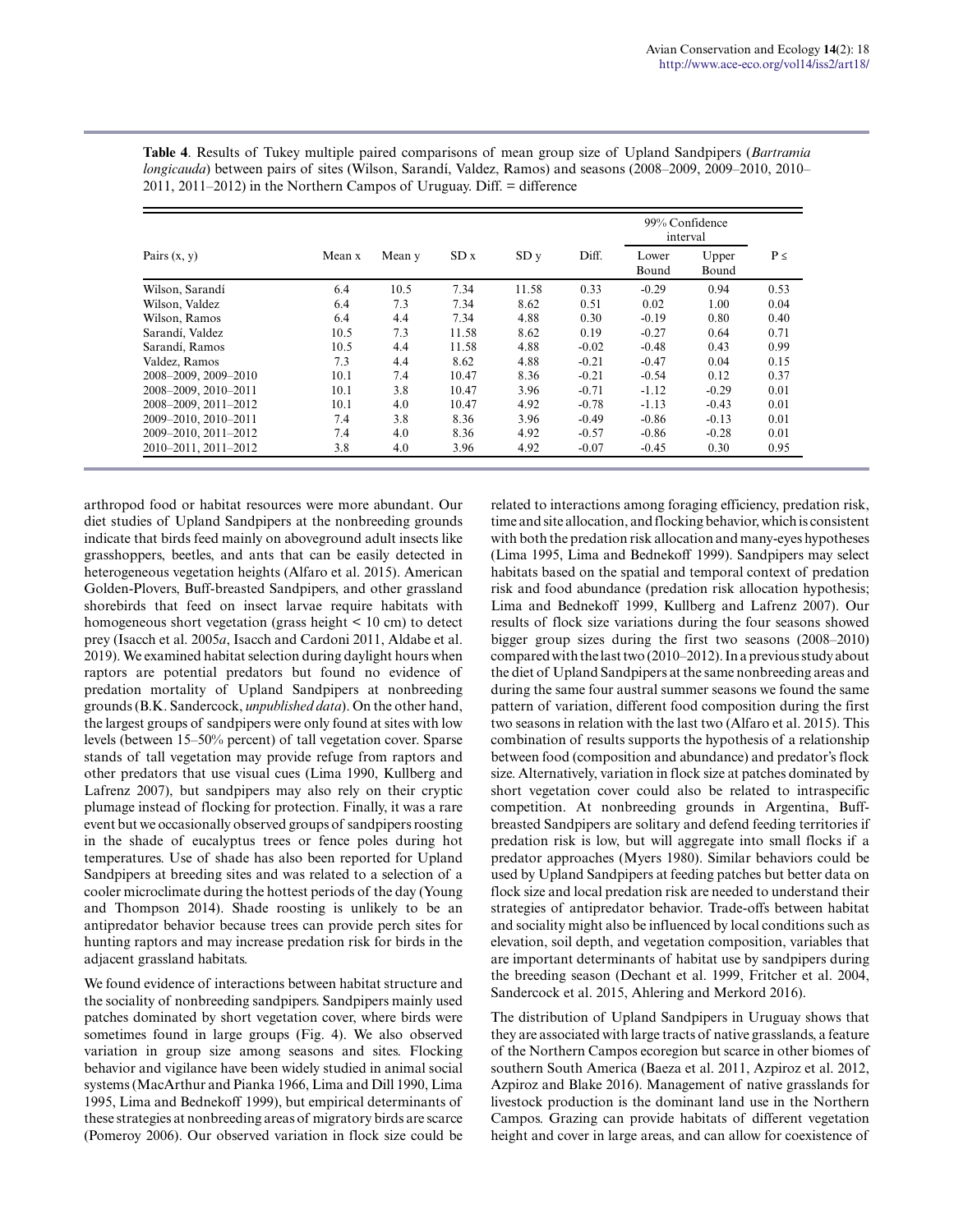species with different habitat requirements (Fuhlendorf et al. 2006, Codesio et al. 2013, Ahlering and Merkord 2016, Azpiroz and Blake 2016). The spatial heterogeneity of vegetation structure generated by different practices of grazing can increase the species richness of grassland bird communities (Isacch et al. 2005*b*, Isacch and Cardoni 2011, Ahlering and Merkord 2016). The levels of vegetative cover preferred by Upland Sandpipers are available in grasslands managed with extensive systems of livestock production where animals graze in large paddocks year-round, that are commonly applied in Northern Uruguay (Baeza et al. 2010, MGAP 2015). Other migratory species of shorebirds including American Golden-Plovers and Buff-breasted Sandpipers, also use homogeneous short grass in areas of high levels of cattle grazing (Isacch and Cardoni 2011, Aldabe et al. 2019), or patches of lithophytic steppes in the Northern Campos (M. Alfaro, *personal observation*). However, the community of nonbreeding shorebirds appear to require less vegetative cover than many declining species of grassland birds that are endemic to South America. For example, the Pampas Meadowlark (*Sturnella defillippi*), Hudson's Canastero (*Asthenes hudsoni*), and Black-and-white Monjita (*Xolmis dominicanus*) require grasslands with dense cover of tall grass for nesting (Azpiroz et al. 2012, Azpiroz and Blake 2016). Thus, the diverse habitat requirements of migratory and resident birds indicates that it is important that grazing and other land uses maintain heterogeneity in native grasslands for conservation of avian biodiversity (Isacch and Cardoni 2011, Azpiroz and Blake 2016).

By examining the dynamics of how individual animals use habitats, we can begin to understand the conflicting demands that influence animal behavior and fitness (Rosenzweig 1991, Morris 2003, Gaillard et al. 2010). Similarly, our study attempted to advance on the mechanisms by connecting land use and its ongoing changes, with space use of migratory species. Migratory birds often have high site fidelity to breeding and nonbreeding sites that are used both within and among years (Smith and Houghton 1984, Huston 1998, Lindström 2007, Isacch and Martínez 2003). During the nonbreeding period in Uruguay, Upland Sandpipers molt and replace their flight feathers and plumage, an energetically costly activity that is important for successful completion of migration during their annual cycle, and a period of vulnerability if feather molt affects flight agility (Alfaro et al. 2018). Here, we reported that specific levels of grass height (mainly 20 to 40% tall grass cover) were important for Upland Sandpipers during the nonbreeding season, and that such vegetation structure was generated by different practices of livestock grazing in native grasslands.

However, most managed grasslands have not been developed to promote and provide the habitat for coexisting species with different habitat requirements. Instead, conversion of native grasslands to croplands has resulted in loss of habitat for many grassland birds (Vickery et al. 1999, Brennan and Kuvlesky 2005, Isacch and Cardoni 2011, Azpiroz et al. 2012, Codesido et al. 2013, Fedy et al. 2018). Loss of habitat could have severe consequences on the annual survival of Upland Sandpipers, and other migratory or resident species dependent on grassland ecosystems. The Northern Campos still maintains extended areas of native grasslands managed by different levels of livestock productivity. Nevertheless, no protected areas currently exist in the Northern Campos ecoregion and, during the four years we worked there, we saw a steady increase in crop production. If crop production continues to increase, less native grass would be available for cattle production creating patches of very low grass height not suitable for many grasslands birds. Native grasslands remain threatened, and the availability of those habitats is changing quickly with pressures on land use. Ongoing research about habitat selection of grassland birds are important tools for governmental decisions over managed grasslands in light of biodiversity conservation.

*Responses to this article can be read online at:* <http://www.ace-eco.org/issues/responses.php/1461>

#### **Acknowledgments:**

*We are grateful to Natalia Zaldúa, Khara M. Strum, Emanuel Machin, Matías Zarucki, Juan Manuel Barreneche, Pablo Vaz, Gastón Varela, Lucía Rodríguez, Martín Llanes, Rafael Tosi, Carlos Calimares, and Mateo Garcia for assistance with field work. César Fagúndez helped with the characterization of the study area, and Santiago Baeza provided layers of the vegetation map of the Basaltic region. We thank Andrés Canavero for comments that greatly improved the manuscript. We are grateful to the private landowners who granted access to their property. Our field study received financial support with grants from the National Science Foundation as an International Supplement to the Konza Prairie LTER Program at Kansas State University (DEB-0218210), The Institute for Grasslands Studies at Kansas State University, Programa para el Desarrollo de las Ciencias Básicas (PEDECIBA, Universidad de la República), and Agencia Nacional de Investigación e Innovación (ANII, Uruguay). Our research was conducted under federal and state wildlife permits issued in the USA and national wildlife permits issued in Uruguay. Research protocols were approved by the Comisión Honoraria de Experimentación Animal at Universidad de la República del Uruguay, Montevideo, Uruguay (Exp. N° 241000-001186-12).*

#### **LITERATURE CITED**

Aebischer, N. J., P. A. Robertson, and R. E. Kenward. 1993. Compositional analysis of habitat use from animal radio-tracking data. *Ecology* 74:1313-1325.<https://doi.org/10.2307/1940062>

Ahlering, M. A., and C. L. Merkord. 2016. Cattle grazing and grassland birds in the northern tallgrass prairie. *Journal of Wildlife Management* 80:643-654. [https://doi.org/10.1002/](https://doi.org/10.1002/jwmg.1049) [jwmg.1049](https://doi.org/10.1002/jwmg.1049)

Aldabe, J., R. B. Lanctot, D. Blanco, P. Rocca, and P. Inchausti. 2019. Managing grasslands to maximize migratory shorebird use and livestock production. *Rangeland Ecology and Management* 72:150-159.<https://doi.org/10.1016/j.rama.2018.08.001>

Alfaro, M., B. K. Sandercock, L. Liguori, and M. Arim. 2015. The diet of Upland Sandpipers (*Bartramia longicauda*) in managed farmland in their Neotropical non-breeding grounds. *Ornitología Neotropical* 26:337-347.

Alfaro, M., B. K. Sandercock, L. Liguori, and M. Arim. 2018. Body condition and feather molt of a migratory shorebird during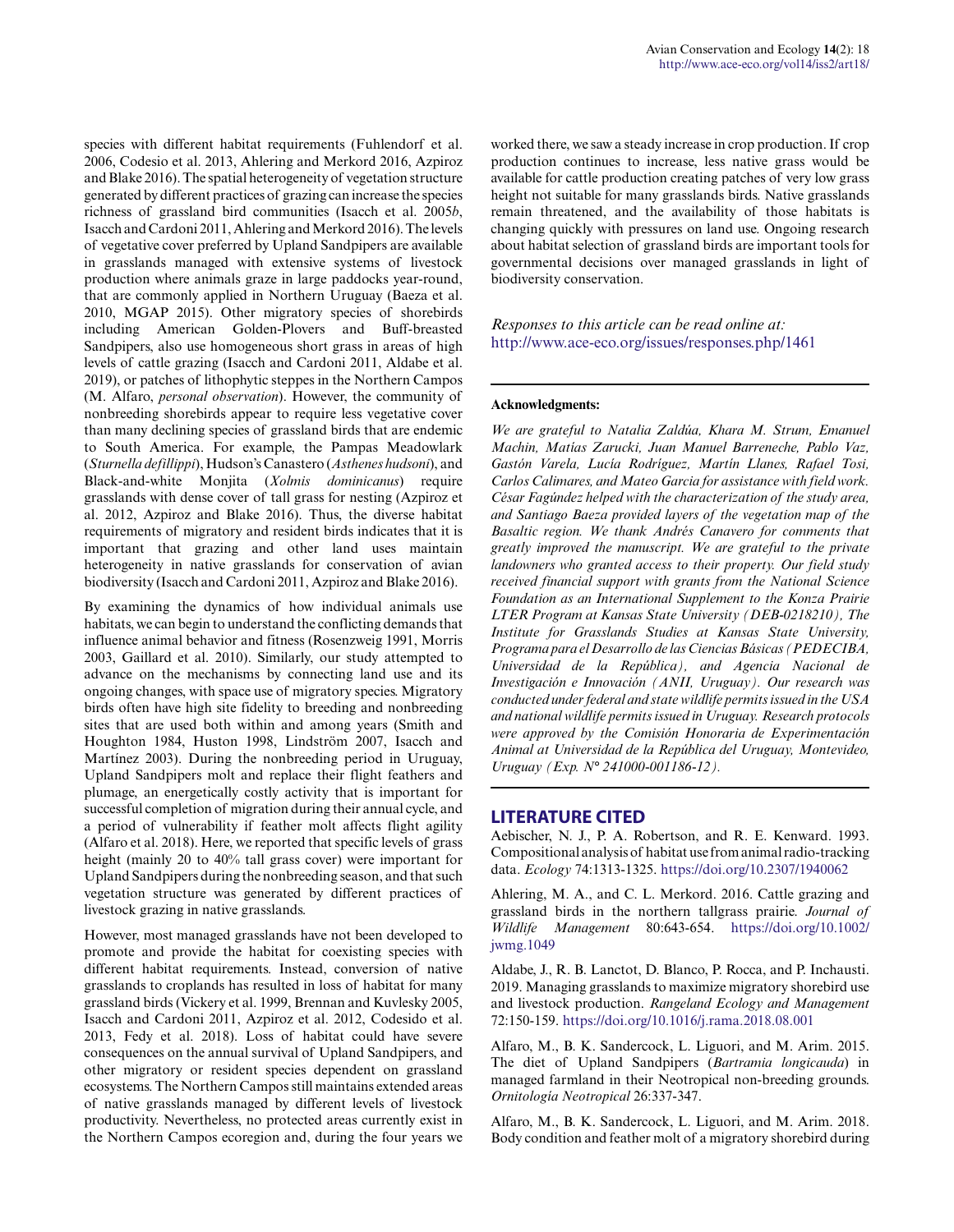the non-breeding season. *Journal of Avian Biology* 49:jav-01480. <https://doi.org/10.1111/jav.01480>

Altesor, A., M. Oesterheld, E. Leoni, F. Lezama, and C. Rodríguez. 2005. Effect of grazing on community structure and productivity of a Uruguayan grassland. *Plant Ecology* 179:83-91. <https://doi.org/10.1007/s11258-004-5800-5>

Azpiroz, A. B., and J. G. Blake. 2009. Avian assemblages in altered and natural grassland in the Northern Campos of Uruguay. *Condor* 111:21-35. <https://doi.org/10.1525/cond.2009.080111>

Azpiroz, A. B., and J. G. Blake. 2016. Association of grassland birds with vegetation structure in the Northern Campos of Uruguay. *Condor* 118:12-23.<https://doi.org/10.1650/CONDOR-15-49.1>

Azpiroz, A. B., J. P. Isacch, R. A. Dias, A. S. Di Giacomo, C. Suertegaray Fontana, and C. Morales Parela. 2012. Ecology and conservation of grassland birds in southeastern South America: a review. *Journal of Field Ornithology* 83:217-246. [https://doi.](https://doi.org/10.1111/j.1557-9263.2012.00372.x) [org/10.1111/j.1557-9263.2012.00372.x](https://doi.org/10.1111/j.1557-9263.2012.00372.x)

Baeza, S., F. Gallego, F. Lezama, A. Altesor, and J. M. Paruelo. 2011. Cartografía de los pastizales naturales en las regiones geomorfólogicas de Uruguay predominantemente ganaderas. Pages 33-54 *in* A. Altesor, W. Ayala, and J. M. Paruelo, editors. *Bases ecológicas y tecnológicas para el manejo de pastizales*. Instituto Nacional de Investigaciones Agropecuarias Serie FPTA N° 26, Montevideo, Uruguay.

Baeza, S., F. Lezama, G. Piñeiro, A. Altesor, and J. M. Paruelo. 2010. Spatial variability of above-ground net primary production in Uruguayan grasslands: a remote sensing approach. *Applied Vegetation Science* 13:72-85. [https://doi.org/10.1111/](https://doi.org/10.1111/j.1654-109X.2009.01051.x) [j.1654-109X.2009.01051.x](https://doi.org/10.1111/j.1654-109X.2009.01051.x) 

Baldi, G., and J. M. Paruelo. 2008. Land-use and land cover dynamics in South American temperate grasslands. *Ecology and Society* 13(2):6.<https://doi.org/10.5751/ES-02481-130206>

Barbosa, A. 1997. The effects of predation risk on scanning and flocking behavior in Dunlin. *Journal of Field Ornithology* 68:607-612.

Blanco, D. E., and B. López-Lanús. 2008. Non-breeding distribution and conservation of the Upland Sandpiper (*Bartramia longicauda*) in South America. *Ornitología Neotropical* 19:613-621.

Bowen, B. S., and A. D. Kruse. 1993. Effects of grazing on nesting by Upland Sandpipers in southcentral North Dakota. *Journal of Wildlife Management* 57:291-301. <https://doi.org/10.2307/3809426>

Brennan, L. A., and W. P. Kuvlesky Jr. 2005. North American grassland birds: an unfolding conservation crisis? *Journal of Wildlife Management* 69:1-13. [https://doi.org/10.2193/0022-541x](https://doi.org/10.2193/0022-541x(2005)069<0001:nagbau>2.0.co;2) [\(2005\)069<0001:nagbau>2.0.co;2](https://doi.org/10.2193/0022-541x(2005)069<0001:nagbau>2.0.co;2) 

Cade, B. S., and B. R. Noon. 2003. A gentle introduction to quantile regression for ecologists. *Frontiers in Ecology and the Environment* 1:412-420. [https://doi.org/10.1890/1540-9295\(2003\)](https://doi.org/10.1890/1540-9295(2003)001[0412:AGITQR]2.0.CO;2) [001\[0412:AGITQR\]2.0.CO;2](https://doi.org/10.1890/1540-9295(2003)001[0412:AGITQR]2.0.CO;2)

Cade, B. S., B. R. Noon, and C. H. Flatcher. 2005. Quantile regression reveals hidden bias and uncertainty in habitat models. *Ecology* 86:786-800. <https://doi.org/10.1890/04-0785>

Codesido, M., C. M. Gonzalez-Fischer, and D. N. Bilenca. 2013. Landbird assemblages in different agricultural landscapes: a case study in the pampas of Central Argentina. *Condor* 115:8-16. <https://doi.org/10.1525/cond.2012.120011>

Colwell, M. A., and S. L. Dodd. 1995. Waterbird communities and habitat relationships in coastal pastures of northern California. *Conservation Biology* 9:827-834. [https://doi.](https://doi.org/10.1046/j.1523-1739.1995.09040827.x) [org/10.1046/j.1523-1739.1995.09040827.x](https://doi.org/10.1046/j.1523-1739.1995.09040827.x) 

Cresswell, W. 1994. Flocking is an effective anti-predation strategy in Redshanks, *Tringa totanus*. *Animal Behavior* 47:433-442. <https://doi.org/10.1006/anbe.1994.1057>

Dechant, J. A., M. F. Dinkins, D. H. Johnson, L. D. Igl, C. M. Goldade, B. D. Parkin, and B. R. Euliss. 1999. *Effects of management practices on grassland birds: Upland Sandpiper.* U.S. Geological Survey, Northern Prairie Wildlife Research Center, Jamestown, North Dakota, USA.<https://doi.org/10.3133/93861>

Fahrig, L., and G. Merriam. 1994. Conservation of fragmented populations. *Conservation Biology* 8:50-59. [https://doi.org/10.1046/](https://doi.org/10.1046/j.1523-1739.1994.08010050.x) [j.1523-1739.1994.08010050.x](https://doi.org/10.1046/j.1523-1739.1994.08010050.x) 

Fedy, B. C., J. H. Devries, D. W. Howerter, and J. R. Row. 2018. Distribution of priority grasslands bird habitats in the Prairie Pothole Region of Canada. *Avian Conservation and Ecology* 13 (1):4.<https://doi.org/10.5751/ACE-01143-130104>

Fritcher, S. C., M. A. Rumple, and L. D. Flake. 2004. Grassland bird densities in seral stages of mixed-grass prairie. *Rangeland Ecology and Management* 57:351-357. [https://doi.org/10.2111/1551-5028](https://doi.org/10.2111/1551-5028(2004)057[0351:GBDISS]2.0.CO;2) [\(2004\)057\[0351:GBDISS\]2.0.CO;2](https://doi.org/10.2111/1551-5028(2004)057[0351:GBDISS]2.0.CO;2)

Fuhlendorf, S. D., W. C. Harrell, D. M. Engle, R. G. Hamilton, C. A. Davis, and D. M. Leslie Jr. 2006. Should heterogeneity be the basis for conservation? Grassland bird response to fire and grazing. *Ecological Applications* 16:1706-1716. [https://doi.](https://doi.org/10.1890/1051-0761(2006)016[1706:SHBTBF]2.0.CO;2) [org/10.1890/1051-0761\(2006\)016\[1706:SHBTBF\]2.0.CO;2](https://doi.org/10.1890/1051-0761(2006)016[1706:SHBTBF]2.0.CO;2) 

Galetto, L., R. Aguilar, M. Musicante, J. Astegiano, A. Ferreras, M. Jausoro, C. Torres, L. Ashworth, and C. Eynard. 2007. Fragmentación de hábitat, riqueza de polinizadores, polinización y reproducción de plantas nativas en Bosque Chaqueño de Córdoba, Argentina. *Ecología Austral* 17:67-80.

Gaillard, J. M., M. Hebblewhite, A. Loison, M. Fuller, R. Powell, M. Basille, and B. Van Moorter. 2010. Habitat-performance relationships: finding the right metric at a given spatial scale. *Philosophical Transactions of the Royal Society B* 365:2255-2265. <https://doi.org/10.1098/rstb.2010.0085>

Garvey, M. E., E. Nol, D. W. Howerter, and L. M. Armstrong. 2013. A spatial analysis of factors affecting nesting success of shorebirds in the Canadian prairies. *Condor* 115:58-66. [https://](https://doi.org/10.1525/cond.2012.110146) [doi.org/10.1525/cond.2012.110146](https://doi.org/10.1525/cond.2012.110146) 

Houston, C. S., C. Jackson, and D. E. Bowen Jr. 2011. Upland Sandpiper (*Bartramia longicauda*), version 2.0. *In* A. F. Poole, editor. *The birds of North America.* Cornell Lab of Ornithology, Ithaca, New York, USA. <https://doi.org/10.2173/bna.580>

Huston, A. I. 1998. Models of optimal avian migration: state, time and predation. *Journal of Avian Biology* 29:395-404. [https://](https://doi.org/10.2307/3677158) [doi.org/10.2307/3677158](https://doi.org/10.2307/3677158)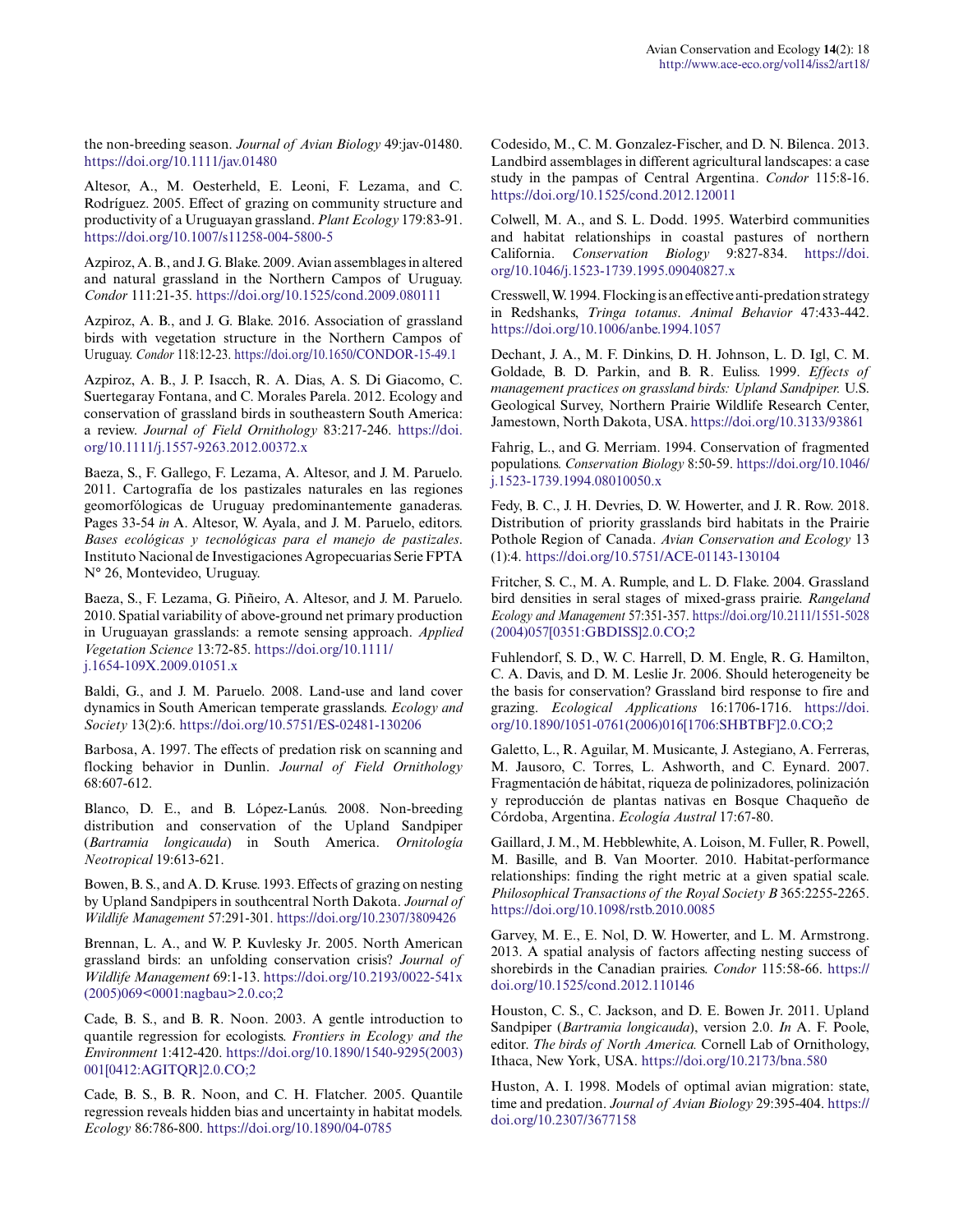Isacch, J. P., and D. A. Cardoni. 2011. Different grazing strategies are necessary to conserve endangered grassland birds in short and tall salty grasslands of the flooding pampas. *Condor* 113:724-734. <https://doi.org/10.1525/cond.2011.100123>

Isacch, J. P., C. A. Darrieu, and M. M. Martínez. 2005*a.* Food abundance and dietary relationships among migratory shorebirds using grasslands during the non-breeding season. *Waterbirds* 28:238-245. [https://doi.org/10.1675/1524-4695\(2005\)028\[0238:](https://doi.org/10.1675/1524-4695(2005)028[0238:faadra]2.0.co;2) [faadra\]2.0.co;2](https://doi.org/10.1675/1524-4695(2005)028[0238:faadra]2.0.co;2)

Isacch, J. P., N. O. Maceira, M. S. Bo, M. R. Demaría, and S. Peluc. 2005*b.* Bird-habitat relationship in semi-arid natural grasslands and exotic pastures in the west pampas of Argentina. *Journal of Arid Environments* 62:267-283. [https://doi.org/10.1016/](https://doi.org/10.1016/j.jaridenv.2004.11.008) [j.jaridenv.2004.11.008](https://doi.org/10.1016/j.jaridenv.2004.11.008) 

Isacch, J. P., and M. M. Martínez. 2003. Habitat use by nonbreeding shorebirds in flooding pampas grasslands of Argentina. *Waterbirds* 26:494-500. [https://doi.org/10.1675/1524-4695\(2003\)](https://doi.org/10.1675/1524-4695(2003)026[0494:HUBNSI]2.0.CO;2) [026\[0494:HUBNSI\]2.0.CO;2](https://doi.org/10.1675/1524-4695(2003)026[0494:HUBNSI]2.0.CO;2) 

Jedlikowski, J., P. Chibowski, T. Karasek, and M. Brambilla. 2016. Multi-scale habitat selection in highly territorial bird species: exploring the contribution of nest, territory and landscape levels to site choice in breeding rallids (Aves: Rallidae). *Acta Oecologica* 73:10-20.<https://doi.org/10.1016/j.actao.2016.02.003>

Johnson, D. H. 1980. The comparison of usage and availability measurements for evaluating resource preference. *Ecology* 61:65-71.<https://doi.org/10.2307/1937156>

Klemek, B. A. 2008. Nest site preference and nesting success of Upland Sandpiper on grazing systems in east central North Dakota. *Prairie Naturalist* 40:119-123.

Kullberg, C., and M. Lafrenz. 2007. Escape take-off strategies in birds: the significance of protective cover. *Behavioral Ecology and Sociobiology* 61:1555-1560. <https://doi.org/10.1007/s00265-007-0387-1>

Leclerc, M., E. Vander Wal, A. Zedrosser, J. E. Swenson, J. Kindberg, and F. Pelletier. 2016. Quantifying consistent individual differences in habitat selection. *Oecologia* 180:697-705. <https://doi.org/10.1007/s00442-015-3500-6>

Leyrer, J., T. Lok, M. Brugge, A. Dekinga, B. Spaans, J. A. van Gils, B. K. Sandercock, and T. Piersma. 2012. Small-scale demographic structure suggests preemptive behavior in a flocking shorebird. *Behavioral Ecology* 23:1226-1233. [https://doi.](https://doi.org/10.1093/beheco/ars106) [org/10.1093/beheco/ars106](https://doi.org/10.1093/beheco/ars106)

Lezama, F., A. Altesor, R. J. León, and J. M. Paruelo. 2006. Heterogeneidad de la vegetación en pastizales naturales de la región basáltica de Uruguay. *Ecología Austral* 16:167-182.

Lezama, F., A. Altesor, M. Pereira, and J. M. Paruelo. 2011. Descripción de la heterogeneidad florística de las principales regiones geomorfológicas de Uruguay. Pages 15-32 *in* A. Altesor, W. Ayala, and J. M. Paruelo, editors. *Bases ecológicas y tecnológicas para el manejo de pastizales*. Instituto Nacional de Investigaciones Agropecuarias, Serie FPTA N° 26, Montevideo, Uruguay.

Lima, S. L. 1990. Protective cover and the use of space: different strategies in finches. *Oikos* 58:151-158. <https://doi.org/10.2307/3545422>

Lima, S. L. 1993. Ecological and evolutionary perspectives on escape from predatory attack: a survey of North American birds. *Wilson Bulletin* 105:1-47.

Lima, S. L. 1995. Back to the basics of anti-predatory vigilance: the group-size effect. *Animal Behaviour* 49:11-20. [https://doi.](https://doi.org/10.1016/0003-3472(95)80149-9) [org/10.1016/0003-3472\(95\)80149-9](https://doi.org/10.1016/0003-3472(95)80149-9)

Lima, S. L., and P. A. Bednekoff. 1999. Temporal variation in danger drives antipredator behavior: the predation risk allocation hypothesis. *American Naturalist* 153:649-659. [https://doi.](https://doi.org/10.1086/303202) [org/10.1086/303202](https://doi.org/10.1086/303202)

Lima, S. L., and L. M. Dill. 1990. Behavioral decisions made under the risk of predation: a review and prospectus. *Canadian Journal of Zoology* 68:619-640.<https://doi.org/10.1139/z90-092>

Lindström, A. 2007. Energy stores in migrating birds. Pages 232-235 *in* D. W. Stephens, J. S. Brown, and R. C. Ydenberg, editors. *Foraging: behavior and ecology*. University of Chicago Press, Chicago, Illinois, USA.

MacArthur, R. H., and E. R. Pianka. 1966. On optimal use of a patchy environment. *American Naturalist* 100:603-609. [https://](https://doi.org/10.1086/282454) [doi.org/10.1086/282454](https://doi.org/10.1086/282454)

Masse, R. J., B. C. Tefft, and S. R. McWilliams. 2014. Multiscale habitat selection by a forest-dwelling shorebird, the American Woodcock: implications for forest management in southern New England, USA. *Forest Ecology and Management* 325:37-48. <https://doi.org/10.1016/j.foreco.2014.03.054>

Metcalfe, N. B. 1984. The effects of habitat on the vigilance of shorebirds: Is visibility important? *Animal Behaviour* 32:981-985. [https://doi.org/10.1016/s0003-3472\(84\)80210-9](https://doi.org/10.1016/s0003-3472(84)80210-9)

Millspaugh, J. J., C. T. Rota, R. A. Gitzen, R. A. Montgomery, T. W. Bonnot, J. L. Belant, C. R. Ayers, D. C. Kesler, D. A. Eads, and C. M. Bodinof Jachowski. 2019. Analysis of resource selection by animals. Pages 333-358 *in* D. L. Murray and B. K. Sandercock, editors. *Population ecology in practice*. John Wiley & Sons, Oxford, UK.

Ministerio de Ganadería, Agricultura y Pesca (MGAP). 2015. *Anuario estadístico agropecuario 2015.* Estadísticas Agropecuarias, MGAP, Montevideo, Uruguay.

Mong, T. W., and B. K. Sandercock. 2007. Optimizing radio retention and minimizing radio impacts in a field study of Upland Sandpipers. *Journal of Wildlife Management* 71:971-980. [https://](https://doi.org/10.2193/2005-775) [doi.org/10.2193/2005-775](https://doi.org/10.2193/2005-775)

Morris, D. W. 2003. Toward an ecological synthesis: a case for habitat selection. *Oecologia* 136:1-13. [https://doi.org/10.1007/](https://doi.org/10.1007/s00442-003-1241-4) [s00442-003-1241-4](https://doi.org/10.1007/s00442-003-1241-4) 

Myers, J. P. 1980. Territoriality and flocking by Buff-breasted Sandpiper: variations in non-breeding dispersion. *Condor* 82:241-250.<https://doi.org/10.2307/1367387>

Mysterud, A., and R. A. Ims. 1998. Functional responses in habitat use: availability influences relative use in trade-off situations. *Ecology* 79:1435-1441. [https://doi.org/10.1890/0012-9658](https://doi.org/10.1890/0012-9658(1998)079[1435:FRIHUA]2.0.CO;2) [\(1998\)079\[1435:FRIHUA\]2.0.CO;2](https://doi.org/10.1890/0012-9658(1998)079[1435:FRIHUA]2.0.CO;2)

Olson, R. S., P. B. Haley, F. C. Dyer, and C. Adami. 2015. Exploring the evolution of a trade-off between vigilance and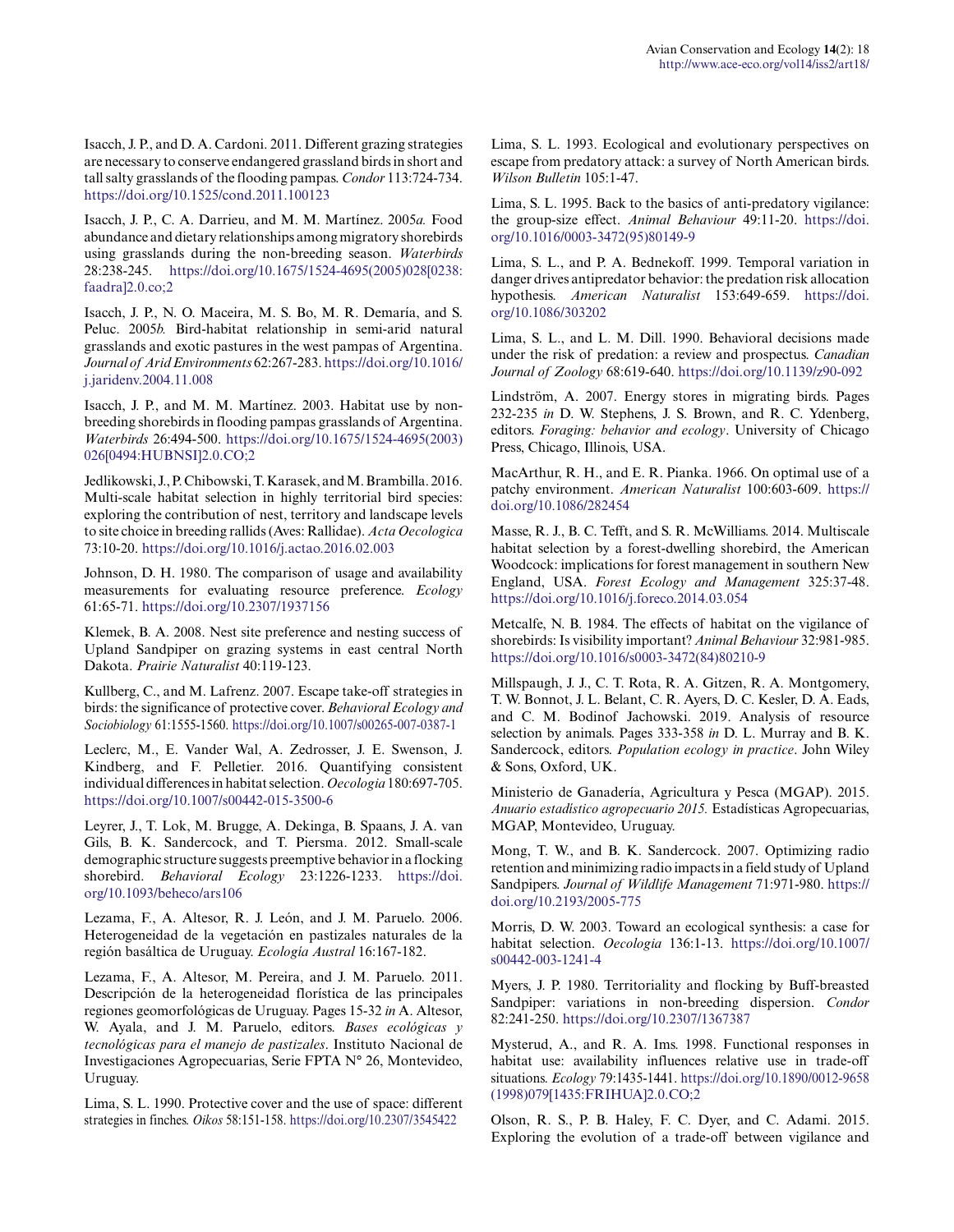foraging in group-living organisms. *Royal Society Open Science* 2:150-135. <https://doi.org/10.1098/rsos.150135>

Pomeroy, A. C. 2006. Tradeoffs between food abundance and predation danger in spatial usage of a stopover site by Western Sandpipers, *Calidris mauri. Oikos* 112:629-637. [https://doi.](https://doi.org/10.1111/j.0030-1299.2006.14403.x) [org/10.1111/j.0030-1299.2006.14403.x](https://doi.org/10.1111/j.0030-1299.2006.14403.x)

Powell, A. F. L. A. 2006. Effects of prescribed burns and bison (*Bos bison*) grazing on breeding bird abundances in tallgrass prairie. *Auk* 123:183-197.<https://doi.org/10.1093/auk/123.1.183>

Quantum Gis Development Team. 2015. Quantum GIS Geographic Information System. Open Source Geospatial Foundation Project.

Quenette, P. Y. 1990. Functions of vigilance behavior in mammals - a review. *Acta Oecologica* 11:801-818.

R Core Team. 2019. *R: A language and environment for statistical computing.* R Foundation for Statistical Computing, Vienna, Austria. [online] URL<https://www.R-project.org/>

Ramankutty, N., and J. A. Foley. 1999. Estimating historical changes in global land cover: croplands from 1700 to 1992. *Global Biochemical Cycles* 13:997-1027. <https://doi.org/10.1029/1999GB900046>

Ribic, C. A., R. R. Koford, J. R. Herkert, D. H. Johnson, N. D. Niemuth, D. E. Naugle, K. K. Bakker, D. W. Sample, and R. B. Renfrew. 2009. Area sensitivity in North American grasslands birds: patterns and processes. *Auk* 126:233-244. [https://doi.](https://doi.org/10.1525/auk.2009.1409) [org/10.1525/auk.2009.1409](https://doi.org/10.1525/auk.2009.1409) 

Rosenzweig, M. L. 1981. A theory of habitat selection. *Ecology* 62:327-335.<https://doi.org/10.2307/1936707>

Rosenzweig, M. L. 1991. Habitat selection and population interactions: the search for mechanism. *American Naturalist* 137:5-28.<https://doi.org/10.1086/285137>

Sandercock, B. K., M. Alfaro-Barrios, A. E. Casey, T. N. Johnson, T. W. Mong, K. J. Odom, K. M. Strum, and V. L. Winder. 2015. Effects of grazing and prescribed fire on resource selection and nest survival of Upland Sandpipers in an experimental landscape. *Landscape Ecology* 30:325-337. <https://doi.org/10.1007/s10980-014-0133-9>

Seaman, D. E., J. J. Millspaugh, B. J. Kernohan, G. C. Brundige, K. J. Readeke, and R. A. Gitzen. 1999. Effects of sample size on kernel home range estimates. *Journal of Wildlife Management* 63:739-747.<https://doi.org/10.2307/3802664>

Singer, J., N. Balkenhol, M. Ditmer, and J. Fieberg. 2015. Does estimator choice influence our ability to detect changes in homerange size? *Animal Biotelemetry* 3:16. [https://doi.org/10.1186/](https://doi.org/10.1186/s40317-015-0066-3) [s40317-015-0066-3](https://doi.org/10.1186/s40317-015-0066-3) 

Smith, P. W., and N. T. Houghton. 1984. Fidelity of Semipalmated Plovers to a migration stopover area. *Journal of Field Ornithology* 55:247-249.

Sokal, R. R., and F. J. Rohlf. 1995. *Biometry*. Third edition. W. H. Freeman and Co., New York, New York, USA.

Tilman, D., J. Fargione, B. Wolff, C. D´Antonio, A. Dobson, R. Howarth, D. Schindler, W. H. Schlesinger, D. Simberloff, and D. Swackhamer. 2001. Forecasting agriculturally driven global environmental change. *Science* 227:369-375.

Vickery, P. D., D. E. Blanco, and B. López-Lanús. 2010. *Conservation plan for the Upland Sandpiper*. Manomet Center for Conservation Science, Manomet, Massachusetts, USA.

Vickery, P. D., P. L. Tubaro, C. da Silva, B. G. Peterson, J. R. Herkert, and R. B. Cavalcanti. 1999. Conservation of grassland birds in the Western Hemisphere. *Studies in Avian Biology* 19:2-26.

White, R. P. 1988. Wintering grounds and migration patterns of the Upland Sandpiper. *American Birds* 42:1247-1253.

Whitfield, D. P. 2003. Redshank *Tringa totanus* flocking behaviour, distance from cover and vulnerability to Sparrow Hawk *Accipiter nisus* predation. *Journal of Avian Biology* 34:163-169.<https://doi.org/10.1034/j.1600-048X.2003.03065.x>

Young, E. D., and M. C. Thompson. 2014. Use of shade by Upland Sandpipers (*Bartramia longicauda*) during fall migration: an example of thermal refugia in a grassland species? *Kansas Ornithological Society Bulletin* 65:29-32.

Zuur, A. F, E. N. Ieno, N. Walker, A. A. Saveliev, and G. M. Smith. 2009. *Mixed effects models and extension in ecology with R*. Springer Science+Business Media, New York, New York, USA. <https://doi.org/10.1007/978-0-387-87458-6>

Editor-in-Chief: Keith A.Hobson Subject Editor: Erik Blomberg



Sponsored by the Society of Canadian Ornithologists and Bird Studies Canada Parrainée par la Société des ornithologistes du Canada et Études d'oiseaux Canada



BIRD STUDIES CANADA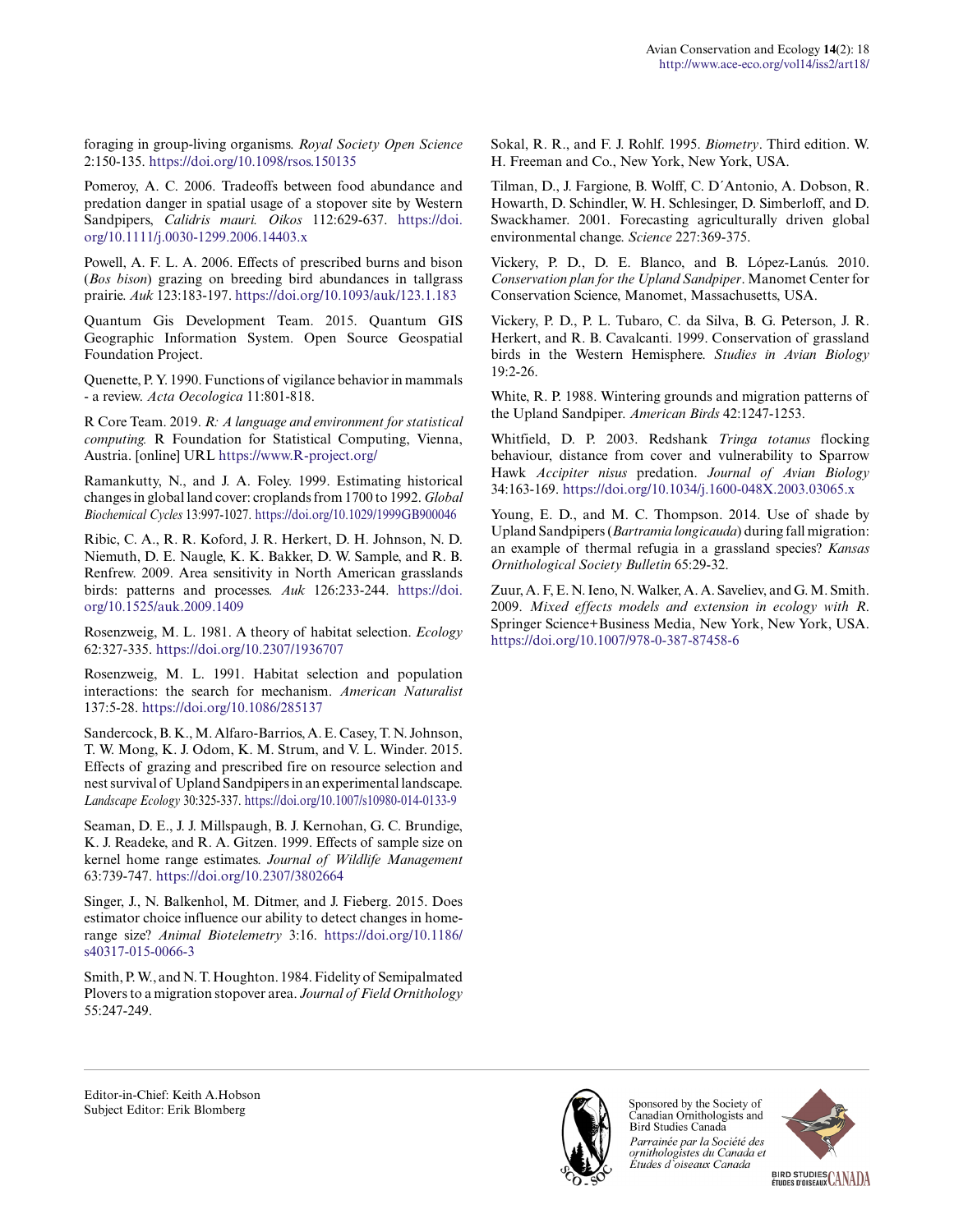# **Appendix 1**

**Table A1.1.** Location of the four ranches in the Northern Campos of Uruguay where Upland Sandpipers were captured and monitored during each season. *N* points = number of GPS points at each ranch area where radio-marked sandpipers were monitored.

| Ranch         | Coordinates          | $N$ points | Year(s)   |
|---------------|----------------------|------------|-----------|
| Sarandí Ranch | 31.4642°S, 56.2329°W | 45         | 2008-2009 |
| Valdez Ranch  | 31.4808°S, 56.3430°W | 232        | 2008-2012 |
| Wilson Ranch  | 31.5302°S, 56.5316°W | 41         | 2008-2009 |
| Ramos Ranch   | 31.5238°S, 56.3049°W | 187        | 2009-2012 |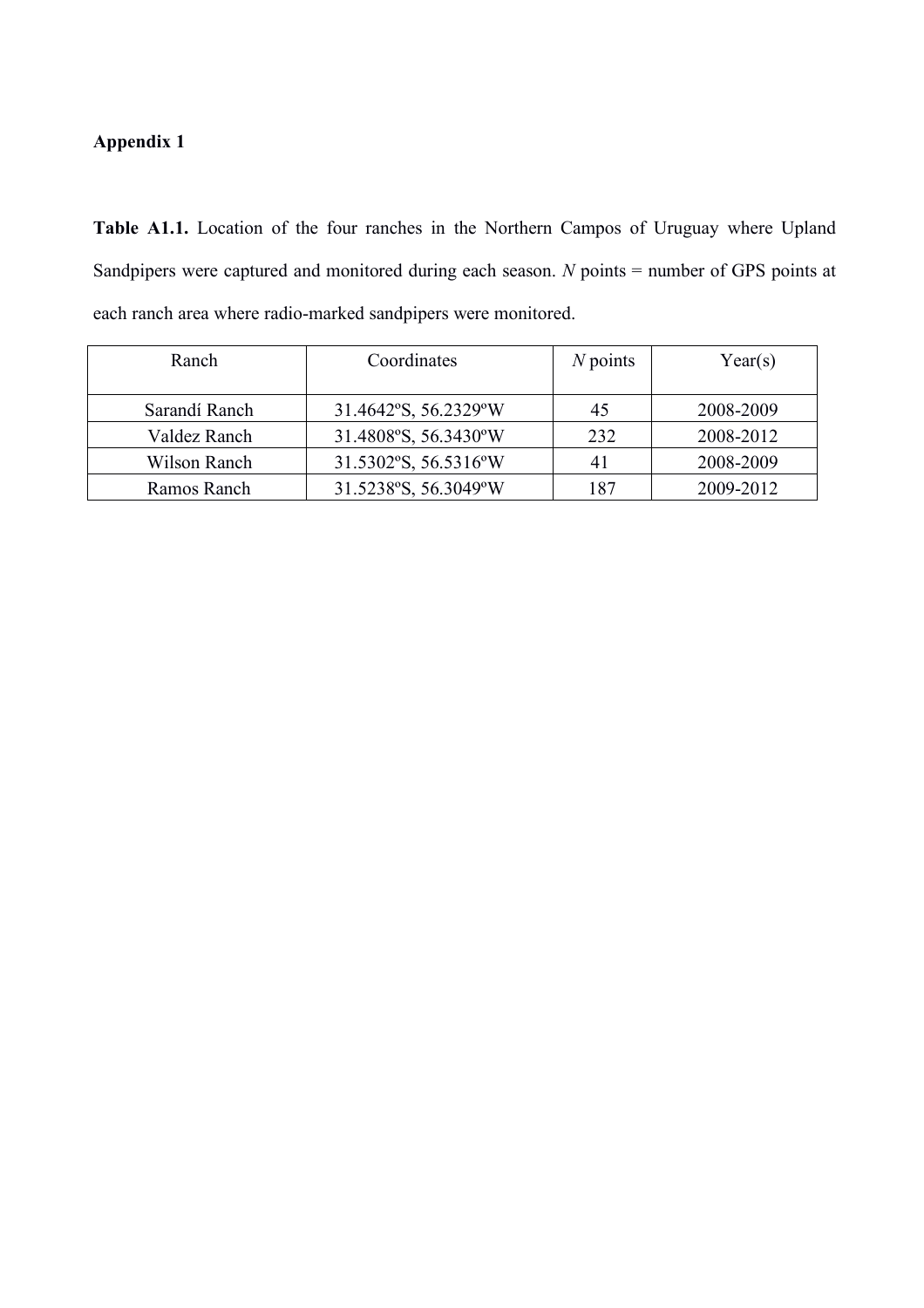**Table A1.2.** Individual Upland Sandpipers captured ( $N = 62$ ) at four ranches in the Northern Campos of Uruguay. Date = capture date. N records = number of GPS points where the bird was relocated by radio-telemetry. Period = period of time (in days) each bird was monitored since capture date to the end of February.

| Band number | Date       | Period | Ranch   | $N$ records    |
|-------------|------------|--------|---------|----------------|
| 30238       | 12/18/2008 | 72     | Wilson  | 6              |
| 30237       | 12/19/2008 | 71     | Wilson  | 7              |
| 30239       | 1/04/2009  | 55     | Wilson  | 14             |
| 30240       | 1/04/2009  | 55     | Wilson  | 5              |
| 30241       | 1/04/2009  | 55     | Wilson  | 4              |
| 30242       | 1/06/2009  | 53     | Sarandi | 5              |
| 30243       | 1/07/2009  | 52     | Sarandi | 6              |
| 30244       | 1/07/2009  | 52     | Sarandi | 15             |
| 30245       | 1/07/2009  | 52     | Sarandi | 13             |
| 30246       | 1/09/2009  | 50     | Sarandi | 4              |
| 30248       | 1/21/2009  | 38     | Valdez  | $\overline{2}$ |
| 30249       | 1/21/2009  | 38     | Valdez  | 15             |
| 30250       | 1/22/2009  | 37     | Valdez  | $\overline{2}$ |
| 30256       | 1/23/2009  | 36     | Valdez  | 6              |
| 30257       | 1/23/2009  | 36     | Valdez  | $\mathbf{1}$   |
| 30267       | 11/19/2009 | 100    | Valdez  | 18             |
| 30268       | 11/19/2009 | 100    | Valdez  | 16             |
| 30284       | 11/22/2009 | 97     | Valdez  | 6              |
| 30285       | 11/23/2009 | 98     | Valdez  | 18             |
| 30269       | 12/09/2009 | 81     | Valdez  | 15             |
| 30270       | 12/10/2009 | 80     | Valdez  | 11             |
| 30271       | 12/10/2009 | 80     | Valdez  | 16             |
| 30272       | 12/18/2009 | 72     | Valdez  | 5              |
| 30273       | 12/18/2009 | 72     | Valdez  | 7              |
| 30274       | 12/19/2009 | 71     | Valdez  | 6              |
| 30275       | 1/06/2010  | 53     | Ramos   | 13             |
| 30276       | 1/07/2010  | 52     | Ramos   | 12             |
| 30277       | 1/08/2010  | 51     | Ramos   | 6              |
| 30278       | 1/08/2010  | 51     | Ramos   | $\overline{4}$ |
| 30279       | 1/08/2010  | 51     | Ramos   | 2              |
| 30280       | 1/08/2010  | 51     | Ramos   | 9              |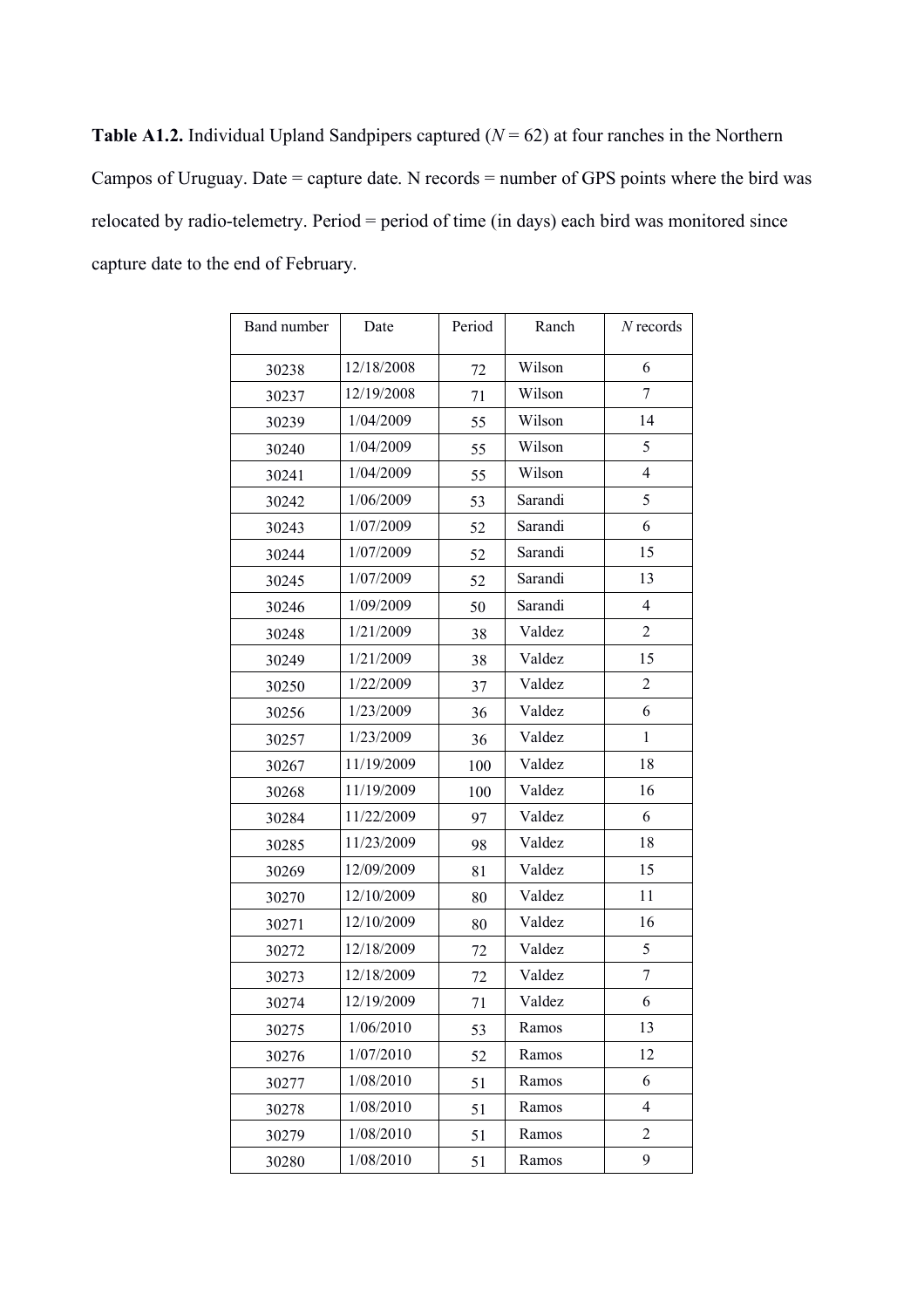| 30281 | 1/09/2010  | 50 | Ramos  | 8              |
|-------|------------|----|--------|----------------|
| 30282 | 1/10/2010  | 49 | Ramos  | $\overline{c}$ |
| 30283 | 1/10/2010  | 49 | Ramos  | 7              |
| 30286 | 1/11/2010  | 48 | Ramos  | 9              |
| 30287 | 12/30/2010 | 60 | Valdez | 9              |
| 30288 | 12/30/2010 | 60 | Ramos  | 9              |
| 30289 | 1/04/2011  | 55 | Valdez | 14             |
| 30290 | 1/04/2011  | 55 | Valdez | $\overline{4}$ |
| 30291 | 1/05/2011  | 54 | Ramos  | 14             |
| 30292 | 1/06/2011  | 53 | Valdez | $\overline{4}$ |
| 30293 | 1/06/2011  | 53 | Valdez | 12             |
| 30294 | 1/06/2011  | 53 | Valdez | $\mathfrak{Z}$ |
| 30295 | 1/13/2011  | 46 | Ramos  | 10             |
| 30296 | 12/20/2011 | 70 | Ramos  | 13             |
| 30297 | 12/22/2011 | 68 | Ramos  | 12             |
| 30298 | 12/28/2011 | 62 | Valdez | 12             |
| 30299 | 12/28/2011 | 62 | Valdez | 6              |
| 30300 | 12/29/2011 | 61 | Valdez | 7              |
| 52201 | 1/18/2012  | 41 | Ramos  | 6              |
| 52202 | 1/19/2012  | 40 | Valdez | 8              |
| 52203 | 1/19/2012  | 40 | Valdez | 12             |
| 52204 | 1/19/2012  | 40 | Valdez | $\overline{2}$ |
| 52205 | 1/20/2012  | 39 | Ramos  | 6              |
| 52206 | 1/20/2012  | 39 | Ramos  | $\overline{2}$ |
| 52207 | 1/20/2012  | 39 | Ramos  | 11             |
| 52208 | 1/21/2012  | 38 | Valdez | 5              |
| 52209 | 1/21/2012  | 38 | Valdez | $\overline{c}$ |
| 52210 | 1/21/2012  | 38 | Valdez | 1              |
| 52211 | 1/22/2012  | 37 | Ramos  | 11             |
| 52212 | 1/25/2012  | 35 | Ramos  | 15             |
| 52213 | 1/25/2012  | 35 | Ramos  | 15             |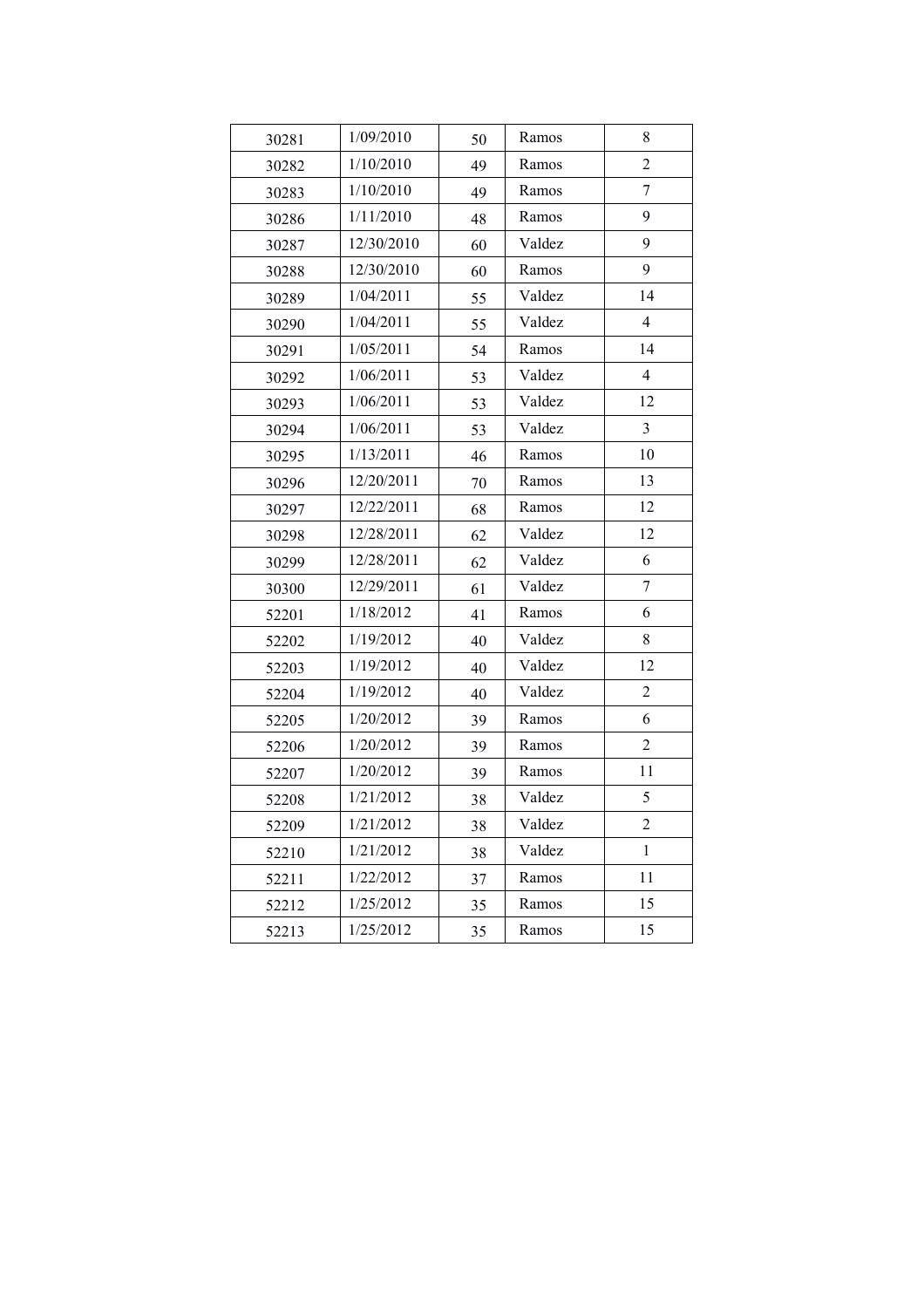**Table A1.3.** Proportion of vegetation available and the estimation of the minimum convex polygon (MCP) for the four ranches (Sarandi, Valdéz, Ramos and Wilson) in the Northern Campos, Uruguay. Minimum convex polygons enclosed all locations for the radio-marked sandpipers montitored at each ranch (in hectares). Habitats included B1 = meso-xerophytic grasslands and lithophytic steppes, B2 = meso-hydrophytic grasslands, AG = agricultural lands, F = forested sites, and Other = other habitats.  $N =$  is the number of pixels in the map (1 pixel = 30 x 30 m).

|         |            |      | Vegetation available $(\%)$ |          |          |       |        |  |  |
|---------|------------|------|-----------------------------|----------|----------|-------|--------|--|--|
| Ranch   | $MCP$ (ha) | B1   | B <sub>2</sub>              | AG       | F        | Other | N      |  |  |
| Sarandí | 1360.6     | 92.2 | 7.7                         | $\theta$ | $\theta$ | 0.1   | 15,134 |  |  |
| Valdez  | 942.2      | 29.2 | 67.6                        | 2.3      | 0.3      | 0.6   | 10,473 |  |  |
| Ramos   | 513.2      | 57.1 | 41.4                        | 0.3      | 0.5      | 0.7   | 5,710  |  |  |
| Wilson  | 749.8      | 57.5 | 42.1                        | $\theta$ | 0.3      | 0.1   | 8,339  |  |  |